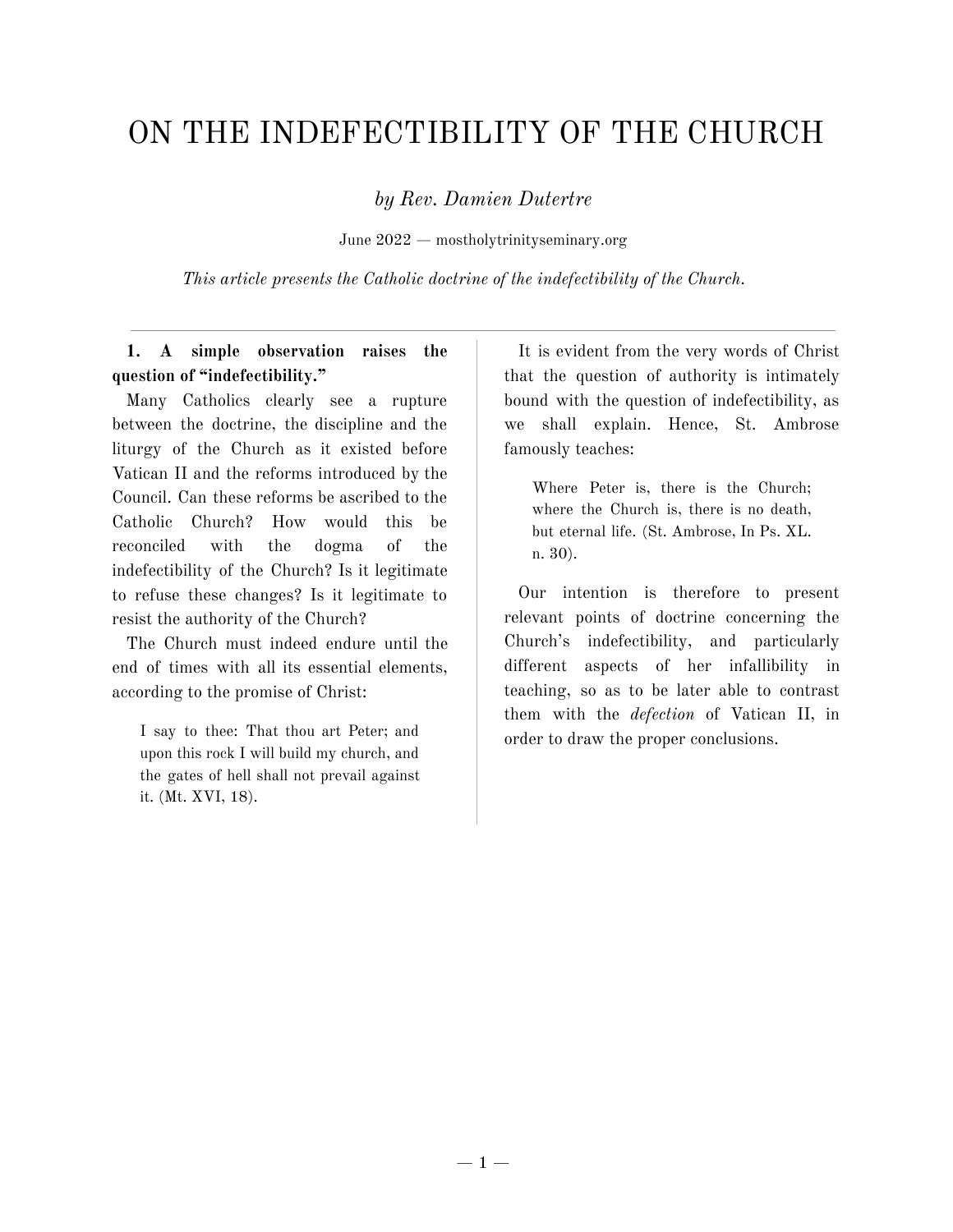#### FIRST ARTICLE

## **THE INDEFECTIBILITY OF THE CHURCH**

#### **2. The definition of indefectibility.**

The indefectibility of the Church is that quality of the Church by which she will remain identical until the end of times in all its nature and essential properties.

It is thus defined and presented by the Dominican theologian De Groot:

Indefectibility is the quality or property of the Church, given to her by Christ, *by which it will remain in that unchanged state until the end of time, just as Christ has founded it.* The definition includes: [1] the existence of the Church *never to be interrupted;* [2] *the identity of being,* in regard to all things which pertain to the essence of the Church; [3] *the perennial visibility* of the Church, since we have proven that visibility pertains to the essence of the Church. But what is not excluded is [1] the progress of men in believing, explaining, and scientifically declaring the law of Christ; [2] the changes of those things which the Savior in particular left to the Church to determine, such as certain times of fasting, etc. Indefectibility is called by some *perpetuity.* 1

For an explanation showing that the visible Church of Christ must indeed be indefectible, see St. Robert Bellarmine, *On the Church Militant,* Chapter XIII.

**3. Indefectibility entails the continual existence of the four marks of the Church.**

In nature, we often arrive at a knowledge

of the essence of things through their properties. For example, if something presents all the properties of metal, we conclude that it is a piece of metal. If some animal presents all the properties and characteristics of a dog, we conclude that it is a dog. We do not need to be told that it is a dog, nor is there a label telling us that it is a dog, but we know that it is a dog because it shows the characteristics of a dog.

In the same way we are able to discern *substantial changes,* that is, that a thing is no longer what it was, when the *essential properties* have changed. If a piece of wood is burned and becomes ashes, we clearly see that it is no longer wood because it does not present anymore the characteristics proper to wood. When a living organism dies, it loses the characteristics of life, and we rightly conclude that it is no longer a living being (a bird, or a cat, for example).

In the same way, one can identify which is the true Church of Christ by analyzing its characteristics or properties. These have been reduced by the Fathers and Doctors of the Church to four essential marks: unity, holiness, catholicity and apostolicity. Hence do we profess in the Nicene Creed:

I believe in one, holy, catholic and apostolic Church.

The Church must always be endowed with these four marks, since the loss of any one of them would indicate a substantial change, that is, that it would no longer be the Church of Christ, just like the absence of an essential property of metal would indicate that an

<sup>1</sup> De Groot O.P., *Summa Apologetica de Ecclesia Catholica,* Qu. VIII, Art. I, Ratisbonae, 1906.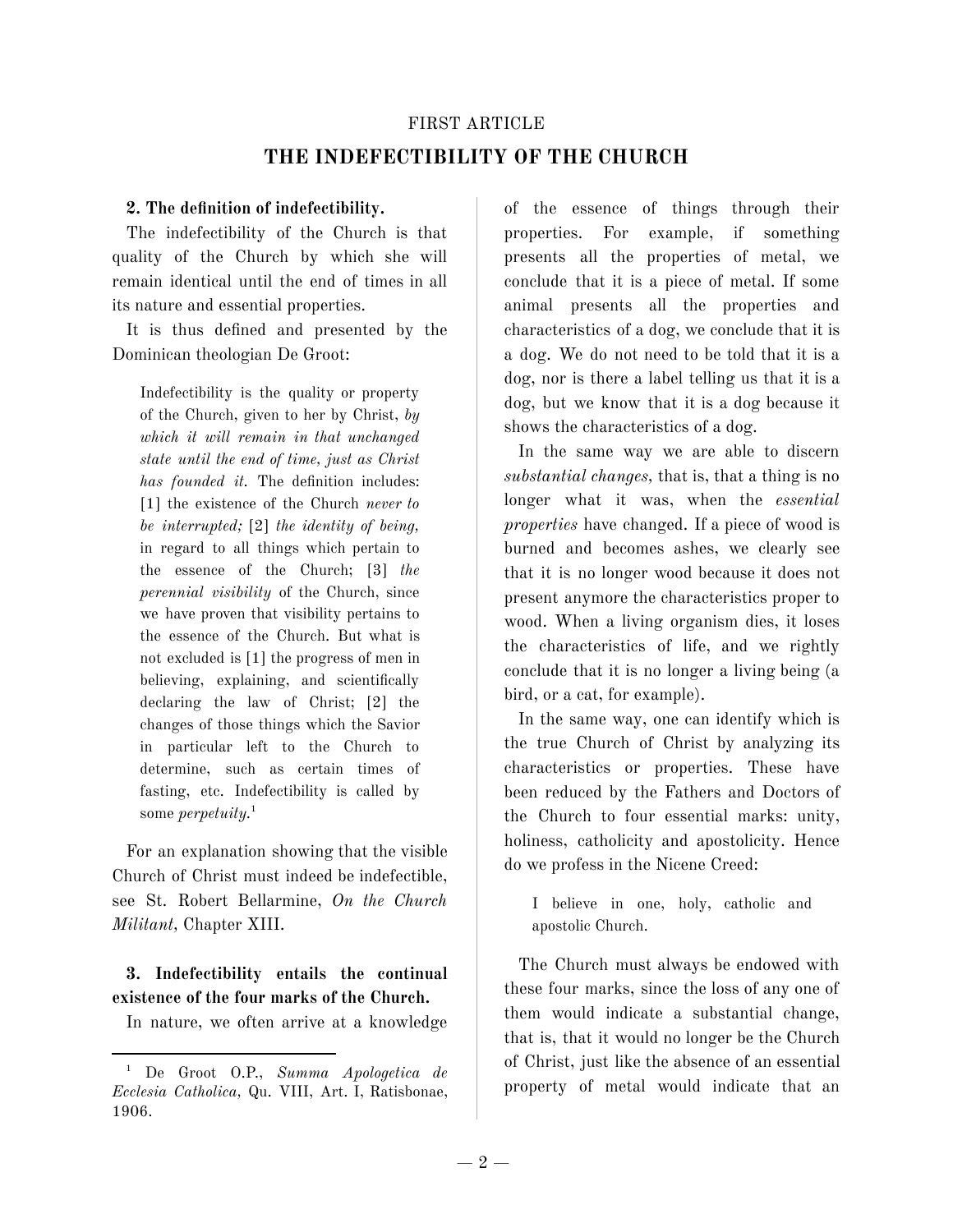object being analyzed is not, or is no longer, a piece of metal.

### **4. These four marks of the Church must be found in doctrine, discipline, and liturgy.**

Any religion is characterized by a threefold aspect: it teaches a system of philosophy or belief ("doctrine"), it indicates a way of life ("discipline"), and it prescribes some form of worship of God ("liturgy").

The Catholic Church has been given authority to teach the true religion revealed by God, and therefore has the authority of Christ in these three aspects, according to these solemn words of Christ, which end the Gospel of St. Matthew:

Going therefore, teach ye all nations [DOCTRINE]; baptizing them in the name of the Father, and of the Son, and of the Holy Ghost [LITURGY]. Teaching them to observe all things whatsoever I have commanded you [DISCIPLINE]: and behold I am with you all days, even to the consummation of the world. (Mt. XXVIII, 19-20).

Thus the Church continues the threefold function of Christ, Prophet, King, and Priest, by the threefold power to teach, rule and sanctify, which are manifested again in the distinction made between the power of magisterium, of government (jurisdiction), and of holy orders.

In these three aspects of religion, therefore, must the Catholic Church always present the marks of the Church of Christ. She must be one, holy, Catholic and apostolic, in doctrine, in discipline, and in liturgy.

St. Paul (Eph. IV, 5) thus expressed that the mark of unity must be found in the Church:

One Lord, one faith, one baptism.

By these words He expressed unity of government (discipline), unity of faith (doctrine), and unity of sacraments (liturgy). These three aspects of religion (namely discipline, doctrine and liturgy), must be one, holy, Catholic and apostolic to be components of the true religion of Jesus Christ.

# **5. A substantial rupture in doctrine, discipline and liturgy, shows a substantial change of religion.**

This is true because (1) these are the essential elements of a religion. Hence if they change substantially, then the religion itself has substantially changed. This is also true, because (2) such a rupture would contradict the four marks of the true Church of Christ. Let us prove this for each mark.

(a) A substantial rupture of doctrine, discipline or liturgy would mean that in one or in all of these three essential elements (doctrine, discipline, liturgy) the Church would have lost her unity over time. Either the doctrine professed today would not be identical with the doctrine professed in the past; or the discipline would not be identical and one with that of the past; or the liturgy practiced today would not be identical and one with that of the past. 2 In any and all of these cases, a substantial change involves the loss of the mark of unity.

<sup>&</sup>lt;sup>2</sup> Accidental variations in discipline and liturgy do not contradict this point, since they are still essentially the same, just like a man is substantially the same despite a lot of accidental changes over time, such as height, weight, place, etc.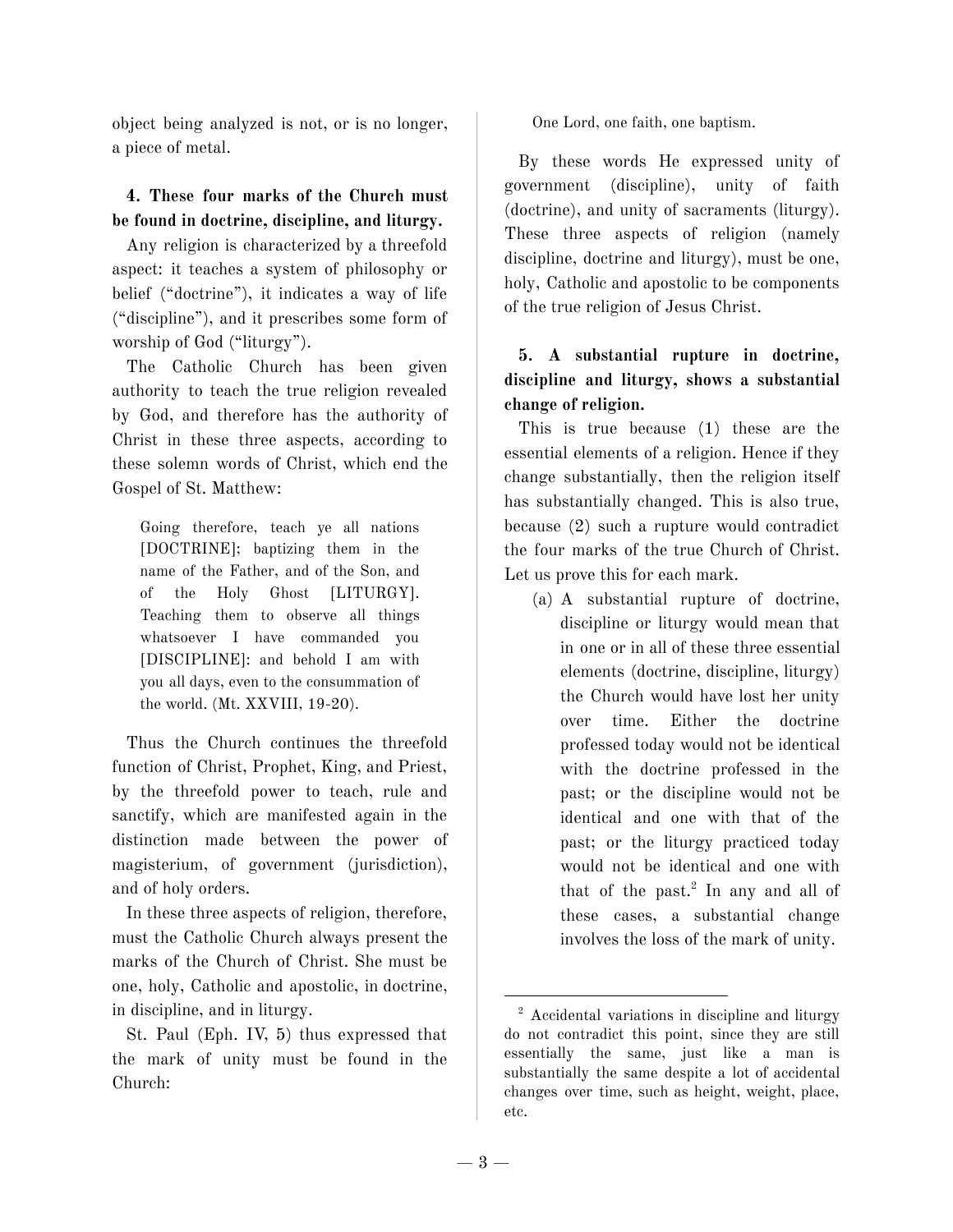- (b) Similarly a substantial rupture in doctrine, discipline and liturgy would contradict the mark of holiness of the Catholic Church. For if a doctrine of faith is changed, this change indicates that this doctrine was false, either before or after the change, or both. This means that, at some point, adhesion to falsehood was given as a criterion for membership in the true Church. That adherence to falsehood and error be made a criterion of membership in the true Church is repugnant to the mark of holiness and cannot be accepted. Similarly, in discipline and liturgy, that which was intrinsically evil cannot become intrinsically good, and vice versa. But such would be the implication of a substantial change of discipline and liturgy, that is, not one made because of a change of external circumstances, but a change of judgment concerning the very nature of an action. Thus if the worship of false gods is intrinsically evil at one point of time, it was, it is and it will always be so.
- (c) A substantial rupture in either doctrine, discipline and liturgy, would also contradict the mark of catholicity, by which the Church embraces all peoples and nations in space and time. For the men of today would not share the same religion with the men of yesterday.
- (d) Lastly, it is manifest that a substantial rupture in doctrine, discipline or liturgy would contradict the mark of apostolicity, since it would be impossible to thus maintain that the same doctrine, discipline and

liturgy has been handed from the Apostles down to us today.

# **6. Our study will therefore pivot around these three essential elements: doctrine, discipline and liturgy.**

In this article we shall endeavor to deepen our understanding of the indefectibility of the Church in these three fields, and show that by the assistance of the Holy Ghost and the presence of Christ promised to the Church until the end of times (Cf. Mt. XXVIII, 20), it is impossible for the Church to fail in teaching the true faith, in giving good and holy rules of discipline and morals, and in promulgating a sanctifying liturgy.

Pope Leo XIII taught this explicitly in his encyclical *Satis cognitum:*

It is then undoubtedly the office of the Church to guard Christian doctrine and to propagate it in its integrity and purity. But this is not all: the object for which the Church has been instituted is not wholly attained by the performance of this duty. For, since Jesus Christ delivered Himself up for the salvation of the human race, and to this end directed all His teaching and commands, so He ordered the Church to strive, by the truth of its doctrine, to sanctify and to save mankind. But faith alone cannot compass so great, excellent, and important an end. There must needs be also the fitting and devout worship of God, which is to be found chiefly in the divine Sacrifice and in the dispensation of the Sacraments, as well as salutary laws and discipline. All these must be found in the Church, since it continues the mission of the Savior forever.

Our study will therefore be divided in three parts, corresponding to these three essential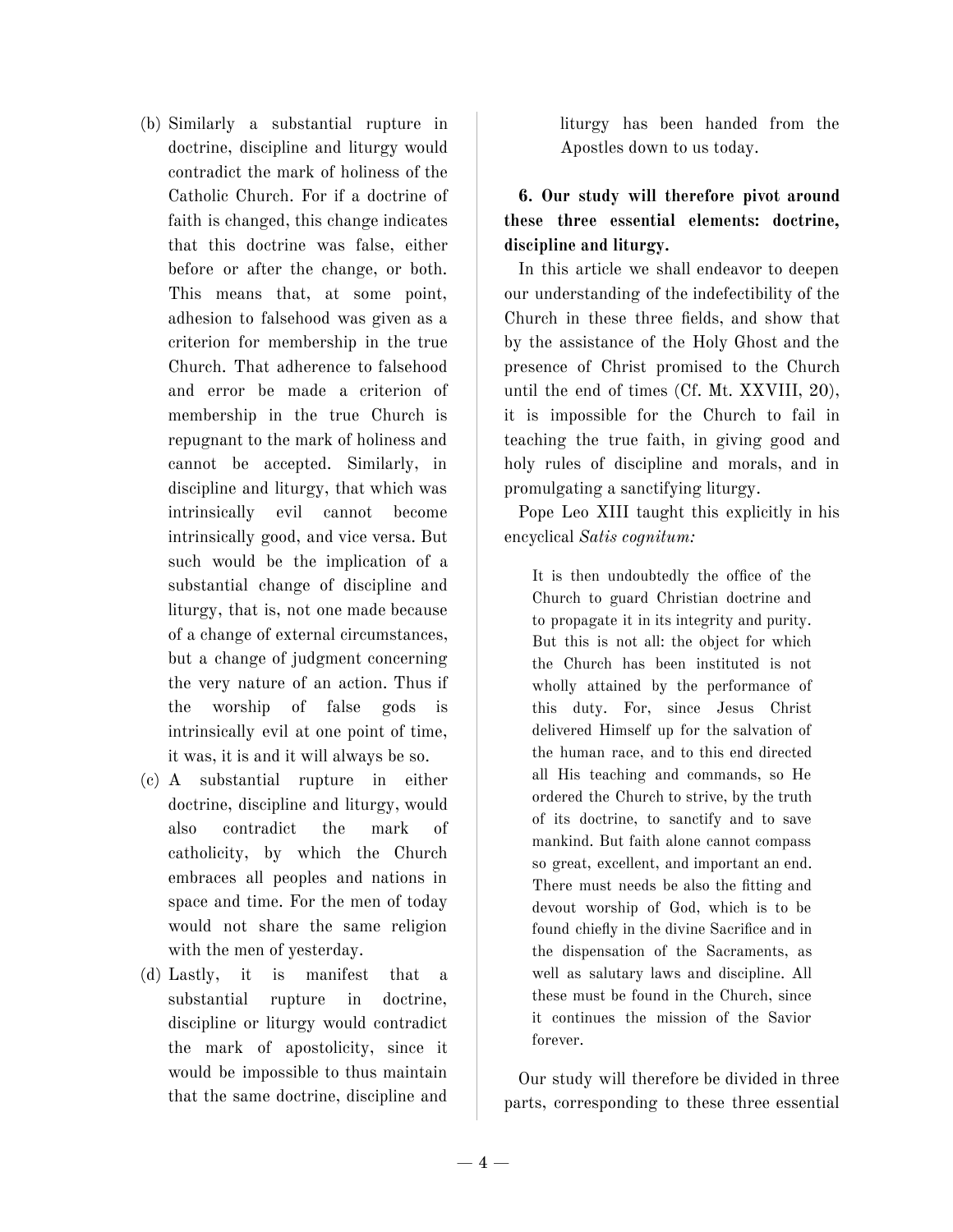elements (doctrine, discipline, liturgy). For each part, we shall present how the indefectibility of the Church is manifested,

and we shall see in each part how the religion of Vatican II represents a substantial rupture.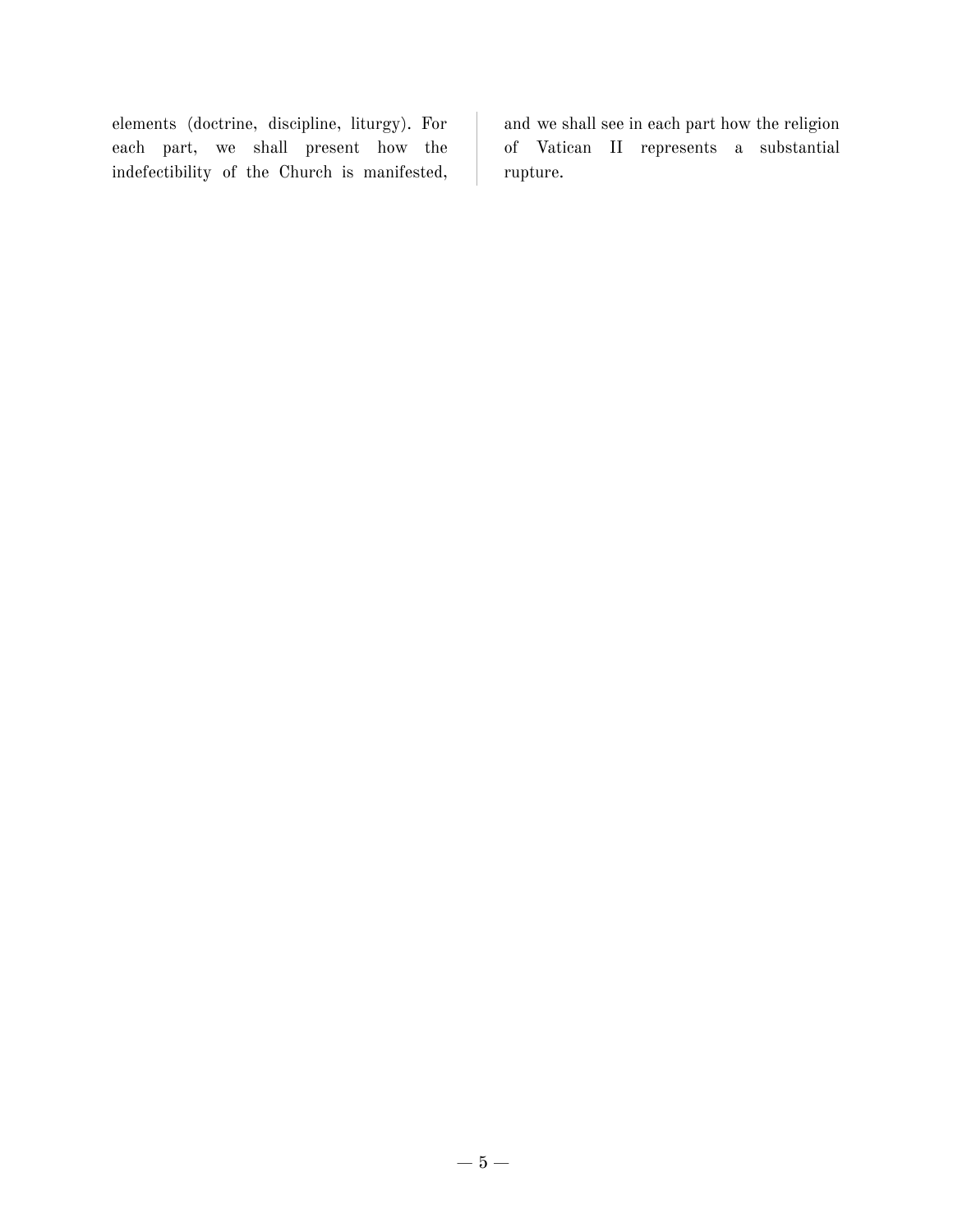#### SECOND ARTICLE

## **THE INDEFECTIBILITY OF THE CHURCH IN HER DOCTRINE**

# **9. To ensure the Church's indefectibility of the Church in doctrine, Christ has endowed her with an infallible magisterium.**

The magisterium of the Church is the right and the duty which she received from Christ to teach Christian truth with a supreme authority which all are bound to obey interiorly and exteriorly. 3

Leo XIII taught this explicitly in his encyclical *Satis cognitum*, where he says:

Wherefore, as appears from what has been said, Christ instituted in the Church a living, authoritative and permanent Magisterium, which by His own power He strengthened, by the Spirit of truth He taught, and by miracles confirmed. He willed and ordered, under the gravest penalties, that its teachings should be received as if they were His own.

The power of magisterium of the Church is not a power to reveal new doctrines, but rather it is the power to safeguard the deposit of revelation (contained in Sacred Scripture and Tradition), to interpret it, to define it, to explain it. The Church can therefore infallibly judge that such or such a doctrine is contained in the deposit of revelation. She may also condemn a doctrine as contrary to it.

In the same encyclical *Satis cognitum,* Pope Leo XIII teaches:

As often, therefore, as it is declared on the authority of this teaching that this or that is contained in the deposit of divine revelation, it must be believed by every one as true. If it could in any way be false, an evident contradiction follows; for then God Himself would be the author of error in man. "Lord, if we be in error, we are being deceived by Thee." (Richardus de S. Victore, *De Trin.*, l. I, c. 2)

**10. The subject exercising this power of magisterium.**

It is true that the magisterium of one residential <sup>4</sup> bishop in his diocese is authoritative. But since it does not engage the indefectibility of the universal Church, and since appeal may be made from it to the higher authority of the ecumenical council or the pope, this magisterium is not infallible, and cannot really be said to be "the magisterium of the Church." When speaking about the Church's magisterium, therefore, we will henceforth be referring to the supreme magisterium of the Church, that from whom no appeal may be made, because it has been promulgated or confirmed by the supreme authority of the Church, which is the authority of the supreme pontiff, the pope.

We must distinguish the *pontifical magisterium,* which is the exercise of the power to teach by the Pope alone, from the *universal magisterium,* which is the power to teach, exercised by the entire *Ecclesia docens*

<sup>3</sup> Cf. De Groot, *op. cit.,* p.344.

<sup>4</sup> "Residential" bishops are also called "ordinaries" of dioceses. They are bishops to whom has been entrusted jurisdiction over a diocese. Therefore, not only do they have the sacramental powers of the episcopate, but they also have the Church's authority to rule, teach and sanctify the faithful in a determined diocese.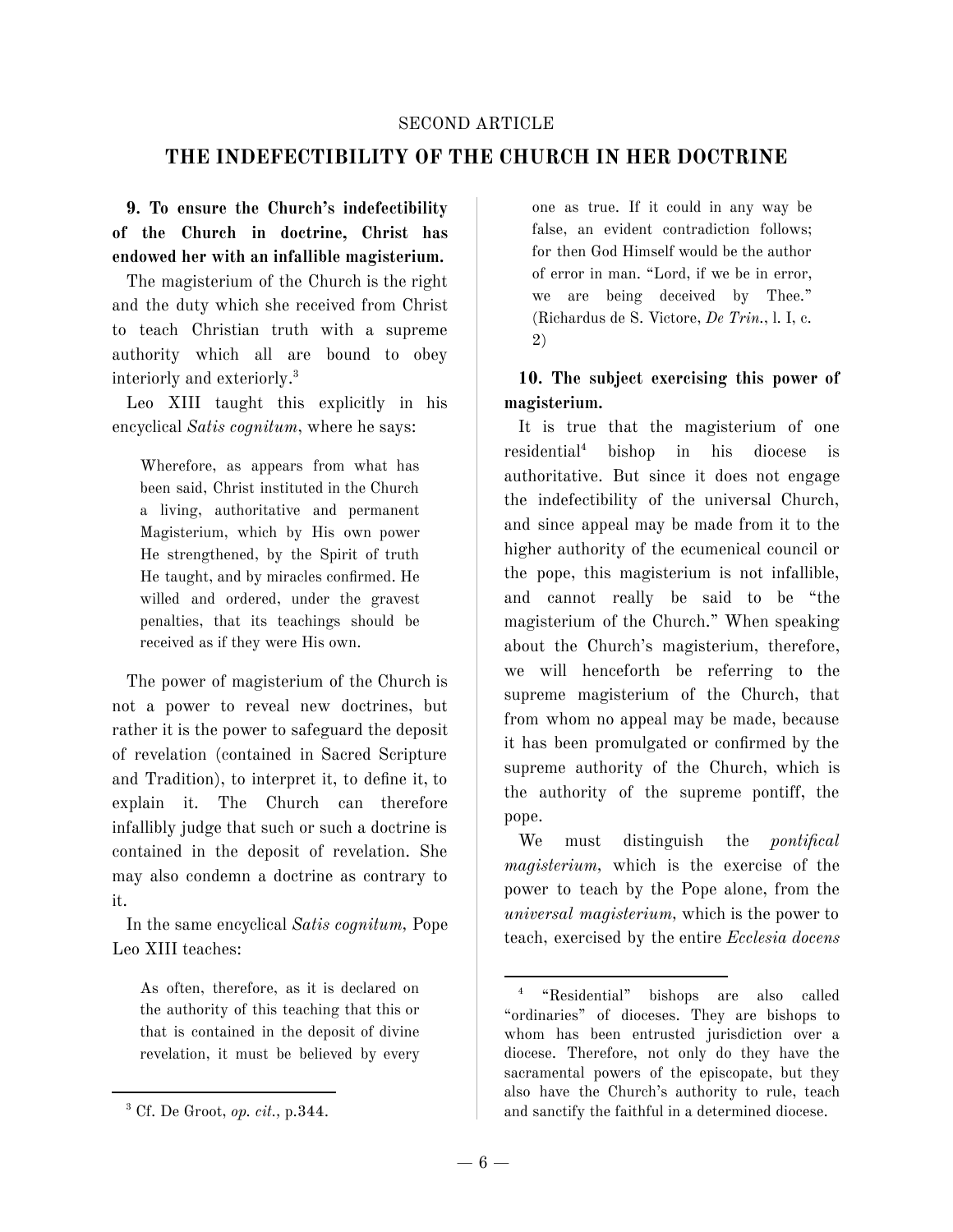("teaching Church"), namely by the bishops together with, and submitted to the pope.

In either case, the subject exercising the power to teach is the *Ecclesia docens* (the "teaching Church"), either only in its sovereign and independent principle (the pope) or in its entirety (the pope together with the residential bishops).

# **11. The modes of exercise of this magisterium.**

The *ordinary* magisterium of the Church is the daily and continual teaching of the faith, which never ceases to transmit the deposit of revelation and to propose it to the belief of the faithful. Thus teaches Pope Pius XI:

The teaching authority of the Church, which in the divine wisdom was constituted on earth in order that revealed doctrines might remain intact for ever, and that they might be brought with ease and security to the knowledge of men, is daily exercised through the Roman Pontiff and the Bishops who are in communion with him. 5

This daily magisterium is called *ordinary* because it is continual and uses ordinary means: encyclicals, decrees, discourses, catechisms, doctrine expressed by the very rites of sacred liturgy, etc. It is also exercised by the tacit approval of the teaching of theologians, of customs and practices, etc.

Since we have made the distinction between the magisterium as exercised by the pope alone and the magisterium exercised by the pope together with the bishops, we can therefore apply the notions of ordinary and extraordinary modes to these, and we therefore may distinguish:

- (1) The *extraordinary pontifical magisterium,* when the pope alone, exercising his supreme authority to the highest degree and with great solemnity makes a definition, such as the dogmatic definition of the Assumption, pronounced by Pope Pius XII on November 1st, 1950.
- (2) The *ordinary pontifical magisterium,* when the pope teaches the universal church by ordinary means such as encyclical letters, allocutions, discourses, etc.
- (3) The *extraordinary universal magisterium* of the bishops, which is to say: the *ecumenical councils,* when all the bishops of the world are solemnly gathered together by the authority of the Roman Pontiff, and as one moral body they judge questions of doctrine and discipline for the universal church.
- (4) The *universal ordinary magisterium* of the pope and the bishops, when they are dispersed in the whole world and they teach the church with authority, each bishop in his diocese, united together under the supreme authority of the Roman Pontiff.

**12. The supreme magisterium of the Church is infallible, whether it be exercised in an ordinary or extraordinary manner, and whether it be exercised by the pope alone or by the entire** *Ecclesia docens* **("teaching Church").**

This will be examined at greater length for specific cases which are relevant to our argumentation. Let it here suffice to repeat the teaching of Pope Leo XIII in *Satis cognitum:*

<sup>5</sup> Pius XI, *Mortalium animos,* 1928, n. 9.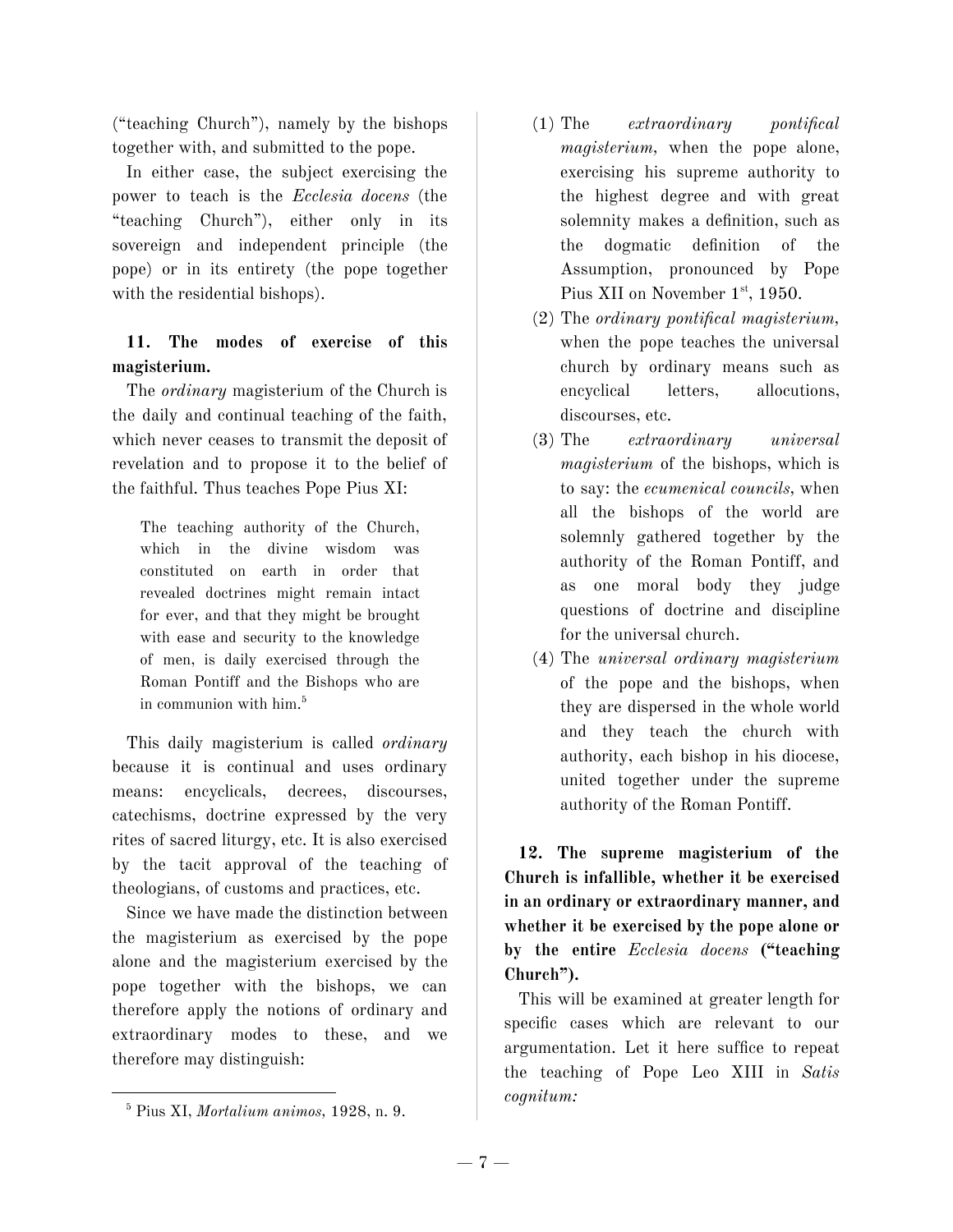As often, therefore, as it is declared on the authority of this teaching that this or that is contained in the deposit of divine revelation, it must be believed by every one as true. If it could in any way be false, an evident contradiction follows; for then God Himself would be the author of error in man. "Lord, if we be in error, we are being deceived by Thee." (Richardus de S. Victore, *De Trin.*, l. I, c. 2)

The 1870 Vatican Council teaches in very explicit terms as well:

By divine and Catholic faith, all those things must be believed which are contained in the written word of God and in tradition, and those which are proposed by the Church, **either in a solemn pronouncement or in her ordinary and universal teaching power**, to be believed as divinely revealed. 6

**13. The Church will always faithfully safeguard the deposit of divine revelation.**

Before we examine specific cases of infallible magisterium, let us first remind our readers of a few very important notions, which could be reduced to this fundamental principle: **The Church will always faithfully safeguard the deposit of divine revelation, in virtue of Christ's assistance and promises.**

Leo XIII in the same encyclical, *Satis cognitum,* briefly summarizes it:

The Church, founded on these principles and mindful of her office, has done nothing with greater zeal and endeavor than she has displayed in guarding the integrity of the faith. Hence she regarded as rebels and expelled from the ranks of her children all who held beliefs on any

<sup>6</sup> Dogmatic Constitution *Dei Filius,* D. 1792. Emphasis added.

point of doctrine different from her own.

The 1870 Vatican Council speaks in explicit terms on this question, in the Dogmatic Constitution *Dei Filius:*

For, even as God wills all men to be saved, and to arrive at the knowledge of the truth, even as Christ came to save what had perished, and to gather together the children of God who had been dispersed, so the Church, constituted by God the mother and teacher of nations, knows its own office as debtor to all, and is ever ready and watchful to raise the fallen, to support those who are falling, to embrace those who return, to confirm the good and to carry them on to better things. Hence, it can never forbear from witnessing to and proclaiming the truth of God, which heals all things, knowing the words addressed to it: "My Spirit that is in thee, and my words that I have put in thy mouth, shall not depart out of thy mouth, from henceforth and forever." (Isaias LIX, 21).

Pope Pius XI, in his encyclical *Mortalium animos* (1928), utterly condemns the idea that the Church could lose her doctrine and qualifies it as *blasphemy:*

Jesus Christ sent His Apostles into the whole world in order that they might permeate all nations with the Gospel faith, and, lest they should err, He willed beforehand that they should be taught by the Holy Ghost. Has then this doctrine of the Apostles completely vanished away, or sometimes been obscured, in the Church, whose ruler and defense is God Himself? If our Redeemer plainly said that His Gospel was to continue not only during the times of the Apostles, but also till future ages, is it possible that the object of faith should in the process of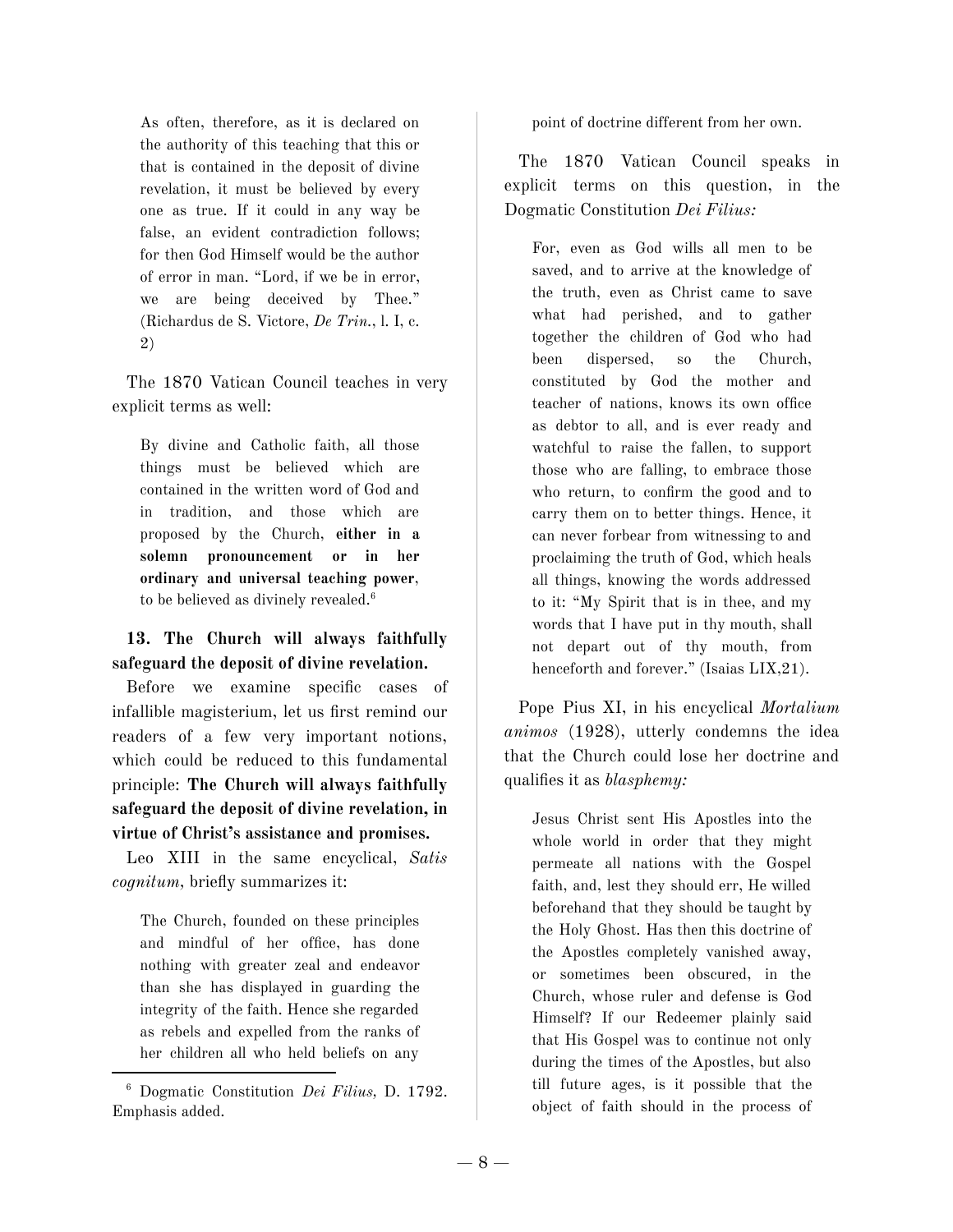time become so obscure and uncertain, that it would be necessary today to tolerate opinions which are even incompatible one with another? If this were true, we should have to confess that the coming of the Holy Ghost on the Apostles, and the perpetual indwelling of the same Spirit in the Church, and the very preaching of Jesus Christ, have several centuries ago, lost all their efficacy and use, to affirm which would be blasphemy.

## **14. The Catholic notion of development of dogma.**

While the modernists have argued that dogma evolves over time, in the sense that it can change meaning, or that new truths may be discovered by the Church or revealed by God, the Catholic doctrine holds that the Church safeguards the same deposit of divine revelation, and proposes it to the belief of the faithful in a manner which is more and more clear and explicit, but never contradictory.

The 1870 Vatican Council defined solemnly this doctrine, in the Dogmatic Constitution *Dei Filius:*

For the doctrine of the faith which God has revealed is put forward not as some philosophical discovery capable of being perfected by human intelligence, but as a divine deposit committed to the spouse of Christ to be faithfully protected and infallibly promulgated. Hence, too, that meaning of the sacred dogmas is ever to be maintained which has once been declared by holy mother Church, and there must never be any abandonment of this sense under the pretext or in the name of a more profound understanding.

In the 1907 Syllabus of errors of the modernists, *Lamentabili sane,* Pope St. Pius X infallibly condemned the modernist notion of evolution of dogma, liturgy and discipline, presented in the following propositions:

43. The practice of administering Baptism to infants was a disciplinary evolution, which became one of the causes why the Sacrament was divided into two, namely, Baptism and Penance.

53. The organic constitution of the Church is not immutable. Like human society, Christian society is subject to a perpetual evolution.

54. Dogmas, Sacraments and hierarchy, both their notion and reality, are only interpretations and evolutions of the Christian intelligence which have increased and perfected by an external series of additions the little germ latent in the Gospel.

58. Truth is no more immutable than man himself, since it evolved with him, in him, and through him.

60. Christian Doctrine was originally Judaic. Through successive evolutions it became first Pauline, then Joannine, finally Hellenic and universal.

62. The chief articles of the Apostles' Creed did not have the same sense for the Christians of the first ages as they have for the Christians of our time.

64. Scientific progress demands that the concepts of Christian doctrine concerning God, creation, revelation, the Person of the Incarnate Word, and Redemption be re-adjusted.

#### **15. Specific aspects to consider further.**

In order to better understand the extent of the Church's indefectibility in teaching the faith, we shall briefly consider in the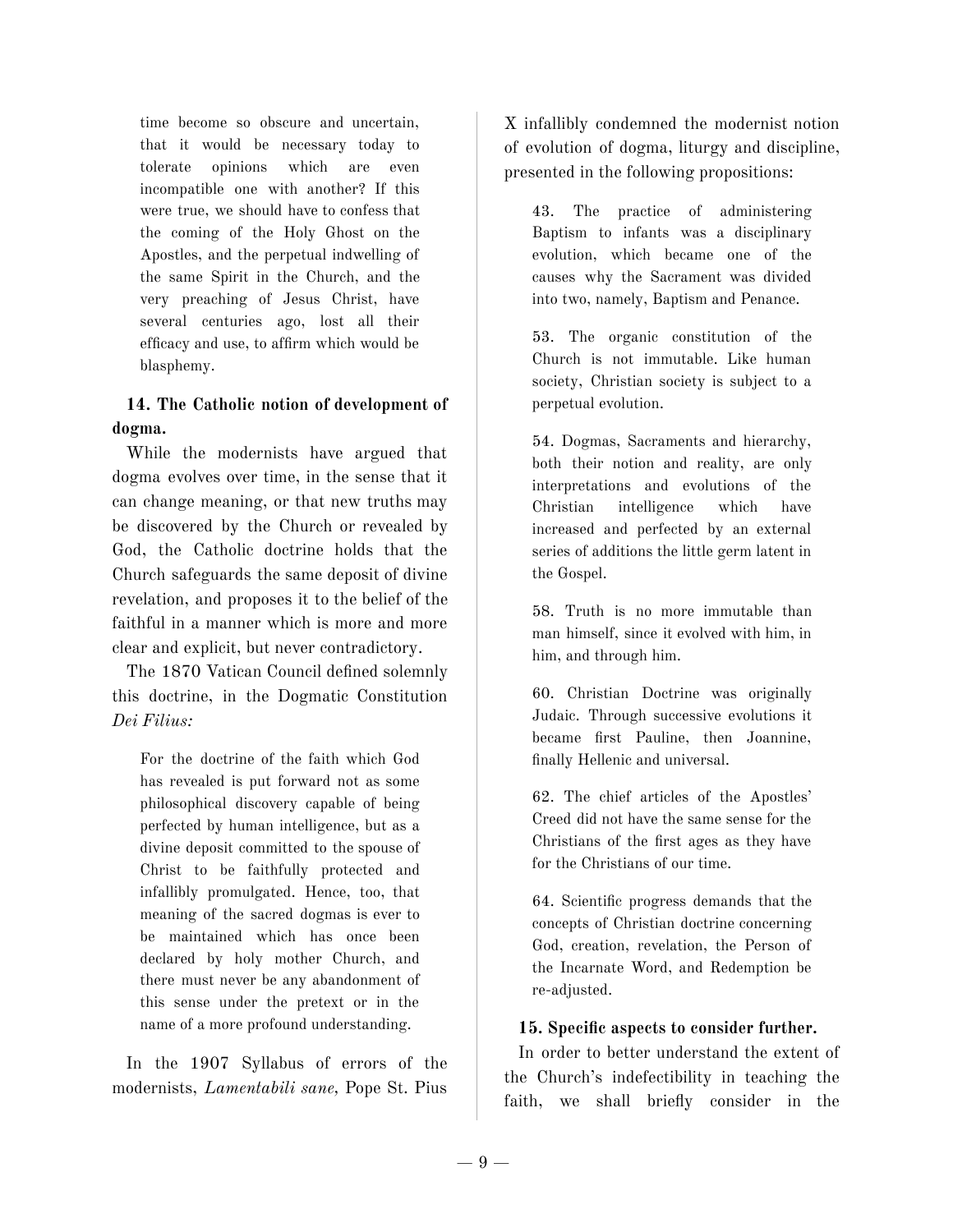following questions the infallibility of ecumenical councils, the infallibility of the Roman Pontiff, the infallibility of the universal ordinary magisterium, and the value of the non-infallible magisterium. This will allow us to later observe that it causes a problem of contradiction with the new Vatican II religion.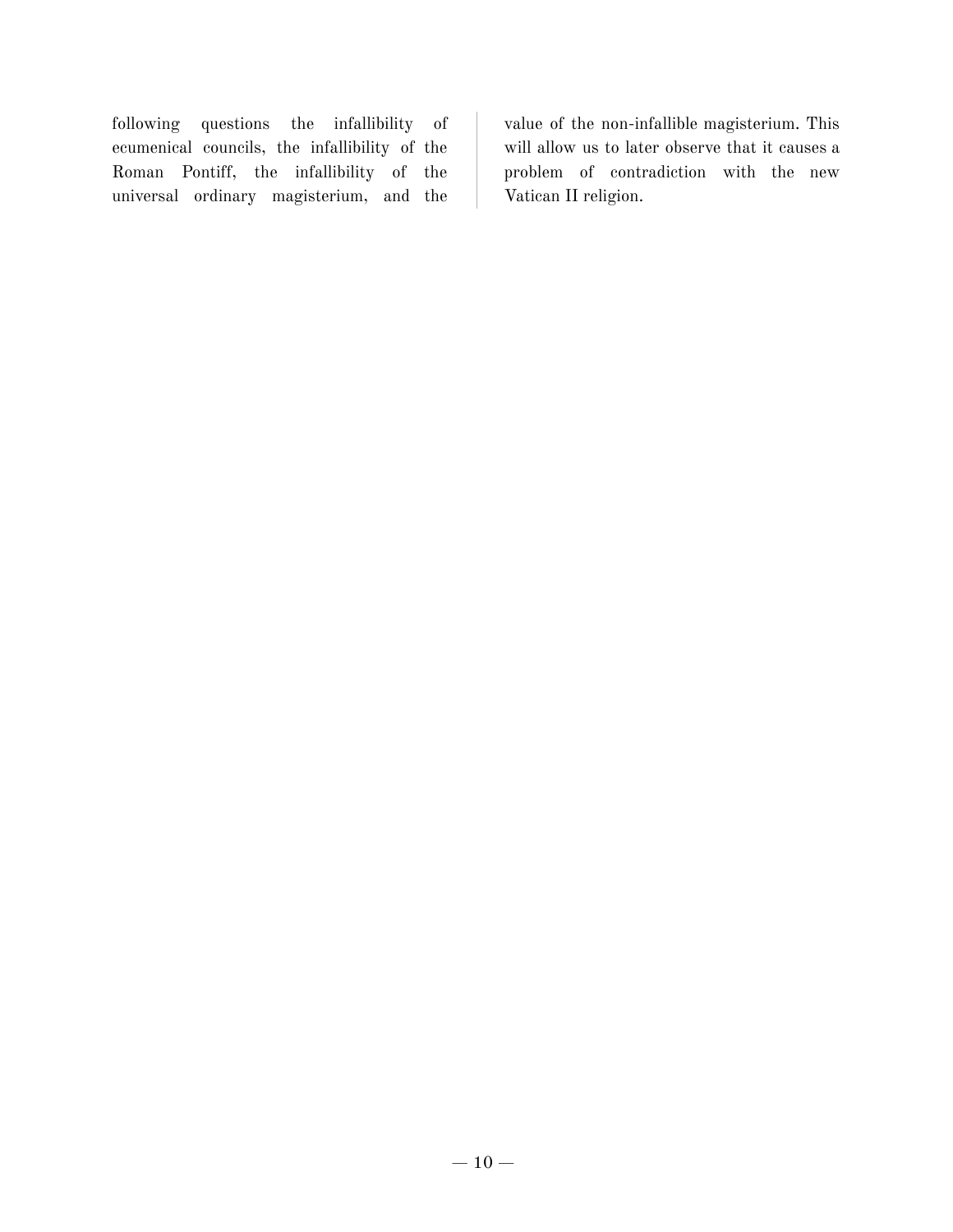#### THIRD ARTICLE

# **THE INFALLIBILITY OF THE CHURCH'S ECUMENICAL COUNCILS**

#### **16. What is an ecumenical council?**

An ecumenical <sup>7</sup> council is a solemn meeting of the Catholic bishops convened from the whole world for the purpose of judging and legislating concerning ecclesiastical things under the Roman Pontiff. The power to convoke and preside over an ecumenical council belongs to the Pope. An ecumenical council needs to be confirmed by the Roman Pontiff in order to be binding on the Church. The second Council of Ephesus (449), for example, which was not confirmed by Pope Leo the Great, but on the contrary was rescinded by him, was never recognized as having any authority. The same thing is true of the Council of Basel (1439) whose members were excommunicated by Pope Eugenius IV. The Council of Basel was particularly wrong for having ratified a decree affirming the supremacy of the council over the pope, which had first been issued by the Council of Constance (114-1418). This heretical decree had never been approved, and therefore never been considered to be part of the magisterium of the Church.

## **17. Thesis: The ecumenical councils are infallible.**

We shall here briefly summarize the presentation of arguments brought forth by De Groot O.P. (*op. cit.,* qu. XIII, art. III).

### **18. Argument I.**

An ecumenical council, confirmed by the authority of the Roman Pontiff, represents the supreme power of the teaching Church. But the teaching Church is infallible. Therefore the ecumenical council is infallible.

#### **19. Argument II.**

The Church cannot err in Faith. But if an ecumenical council were to err, the whole Church would be led into error. This is due to the fact that the sheep are bound to listen to their pastors, and to the fact that there is no appeal possible from the definitive judgment of an ecumenical council on matters of faith.

#### **20. Argument III. From Tradition.**

(1) The Fathers clearly teach that the decrees of ecumenical councils are put forth by the Holy Ghost. (2) The judgments of ecumenical councils have always been considered to be irreversible. (3) Those who did not follow the sentence of ecumenical councils were numbered among the heretics

<sup>7</sup> The word "ecumenical" originally refers to the communion of the Church, and therefore a council is said to be ecumenical when it is a gathering of the universal Church. Protestants have begun to use this word to refer to a gathering of their different sects, which they consider to be all, in some way, part of the communion of the Church of Christ. Modernists have yet extended this meaning to some sort of communion of all religious experiences. Today, therefore, ecumenism refers to the doctrine and practice of gathering of different Churches and religions, to celebrate their common religious sense. Hence the word "ecumenical", which first only referred to the pristine and perfect unity of the universal one true Church, now has also the meaning of its monstrous opposite, referring to the abominable participation in a pluralism of false religions.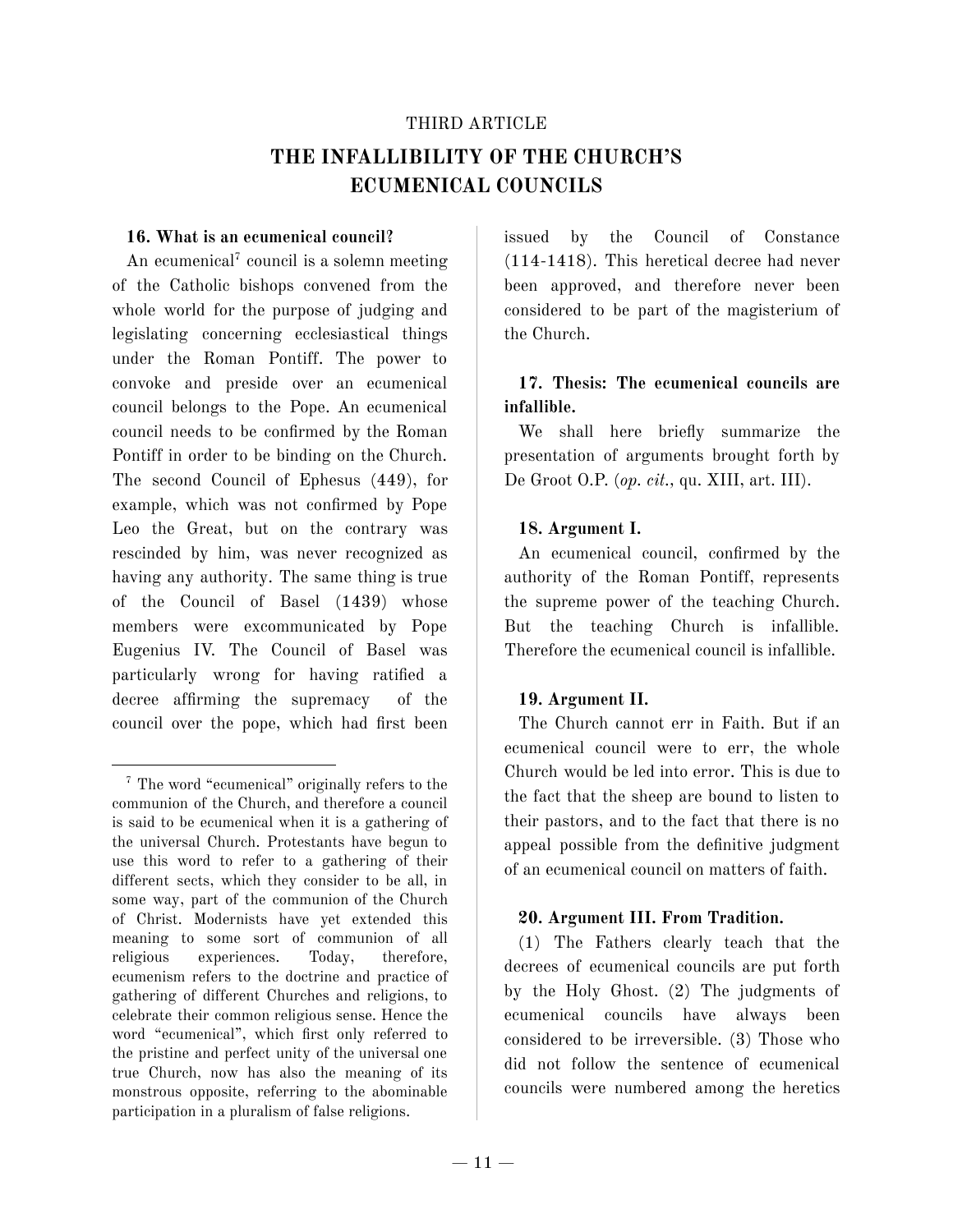and those to be excommunicated.

## **21. The teaching of an ecumenical council is presented under the form of chapters and canons.**

In an ecumenical council both "chapters" ("*capita*") and "canons" ("*canones*") are proposed to the faithful. Traditionally, ecumenical councils present Catholic doctrine in a twofold manner. (a) They give a positive presentation and explanation of a doctrine, arranged in "chapters"; and (b) they also define doctrine in a negative way, by the fulmination of anathemas against opposed errors (these are called the "canons"). Both chapters and canons, however, are infallible, as we shall explain, and always have been considered so by the Fathers, doctors, and theologians.

### **22. What things pronounced by an ecumenical council must be held by faith?**

This is a very important question in our evaluation of Vatican II. The traditional doctrine of theologians is quite clear on that subject, and it will suffice us to reproduce here the explanation given by De Groot (*loc. cit.*), over the next numbers.

# **23. Teachings imposed as a criterion of Catholicity must be regarded as infallible.**

De Groot explains:

By faith those things must be held which the Fathers have decided by a judgment of faith. But judgments concerning faith, or definitions of faith, must be considered to be those, (1) if they are judged to be heretics who assert the contrary; (2) when the council prescribes the decrees with this formula: *Si quis hoc aut illud senserit, anathema sit* ["If anyone thinks

this or that, let him be anathema"]; (3) if anything is explicitly and properly declared that it must be firmly believed by the faithful, or that it must be accepted by a certain and firm decree, as a dogma of Catholic Faith, or with similar words, that something is contrary to the gospel or the doctrine of the Apostles. *Canus, lib. V, no. 5.* (4) If against those who should contradict the council, an excommunication is hurled *ipso facto* [automatically]. This fourth note should be understood in such a way that the doctrine so condemned must be held simply as *false*. Whether it is also heretical does not seem to be always evident, since it could happen that someone could be excommunicated *ipso facto* [automatically] who presumes to teach propositions which are branded not with the note of heresy, but with some other censure.

# **24. Infallible teaching is found both in the chapters and the canons.**

De Groot explains:

A point of defined doctrine is expressed, especially in the conclusion, e.g., in the canons. But also, that doctrine which is proposed in any other way, e.g. in the chapters, must be considered defined, and as a matter of faith, whenever it is certain that the council authentically, and by irreformable judgment, wanted to define. So the Council of Trent, in session VI, in the *decree*, throughout the sixteen chapters, exposes the true and sound doctrine of justification. When it is finished, it goes on to the rest saying: *After this Catholic doctrine on justification, which whoso receiveth not faithfully and firmly cannot be justified, it hath seemed good to the holy Synod to subjoin these canons, that all may know not only what they ought to hold and*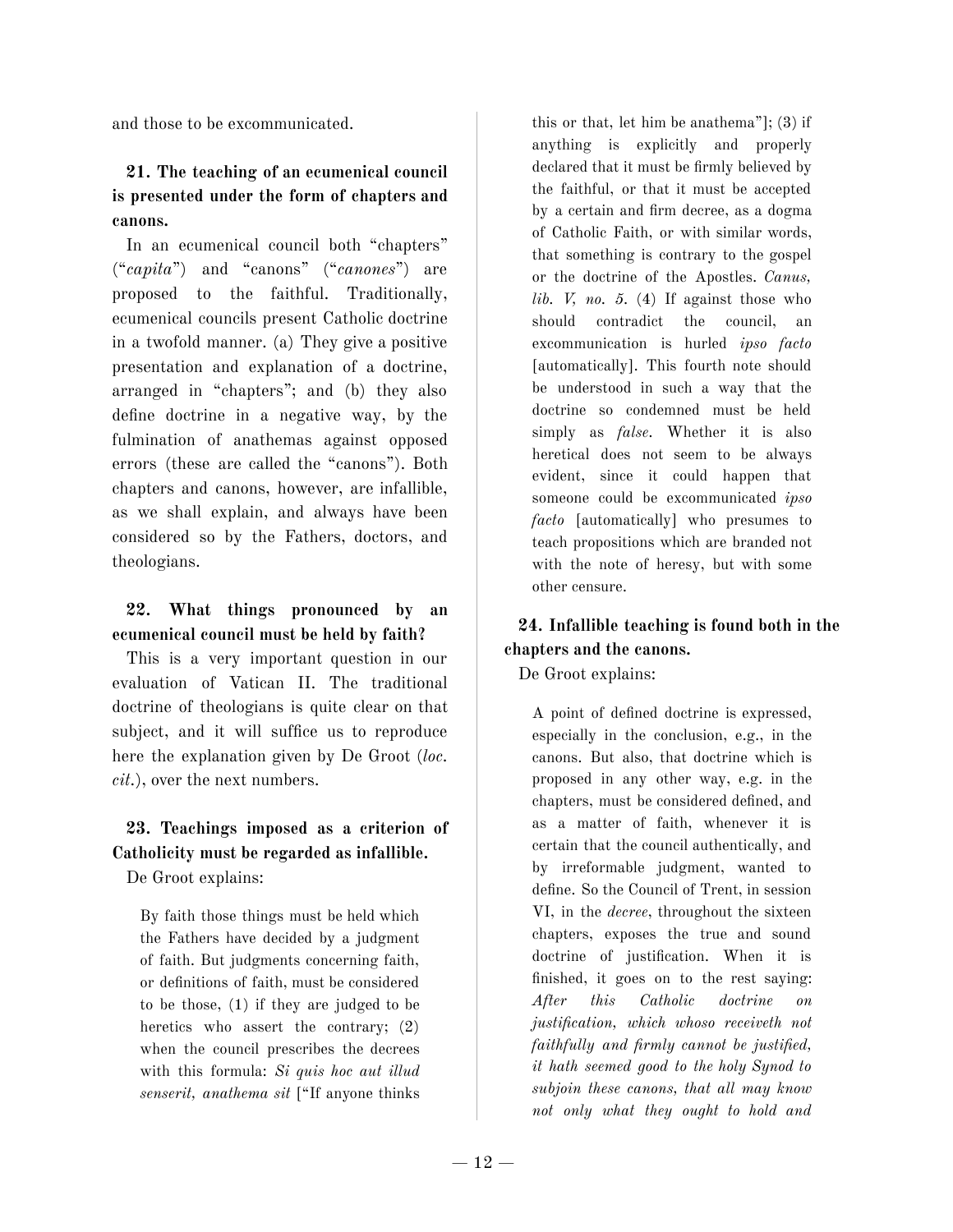*follow, but also what to avoid and shun.* Therefore, in the chapters, the Council has definitively taught the doctrine to be held and followed, as Catholic, and if someone should fail to receive this doctrine faithfully and firmly, he cannot be justified.

**25. What is not infallibly proposed: discussions had during the Council, arguments brought forth in defense of the proposed doctrine, things said in passing.**

De Groot explains:

Since nothing is considered to be defined beyond the intention of the defining person, (1) those things are not considered to be defined which are put forth in the *congregations*, or even in the *sessions* outside of the chapters and canons. For the Fathers do not wish to define in these things. (2) The arguments which in the very chapters and canons are said for the purpose of declaring or proving the doctrine, whether they are taken from Sacred Scripture and Tradition, or from any other source,

likewise those things which are said in passing outside of the doctrine to be defined (e.g., answers to an objection and similar things) are not to be to believed as judgements of Catholic Faith and as obligatory *as such*. If, however, the Council, putting forth in the decrees or the canons arguments from Sacred Scripture or Tradition, declares that this or that text of sacred Scripture must be understood in such a sense, or that something is the true Tradition of the Church, a declaration of this type certainly pertains to faith. So the Council of Trent, in Sess. XIII, chapter 1, authentically interpreted the words by which the Sacrament of the Holy Eucharist was instituted in the Last Supper. (3) Those things which are proposed as *obiter dicta* [said in passing]*,* or in any other way which is not definitive, can nevertheless have great and solid authority. Finally, in all things, it must be considered what is the weight and property of the words.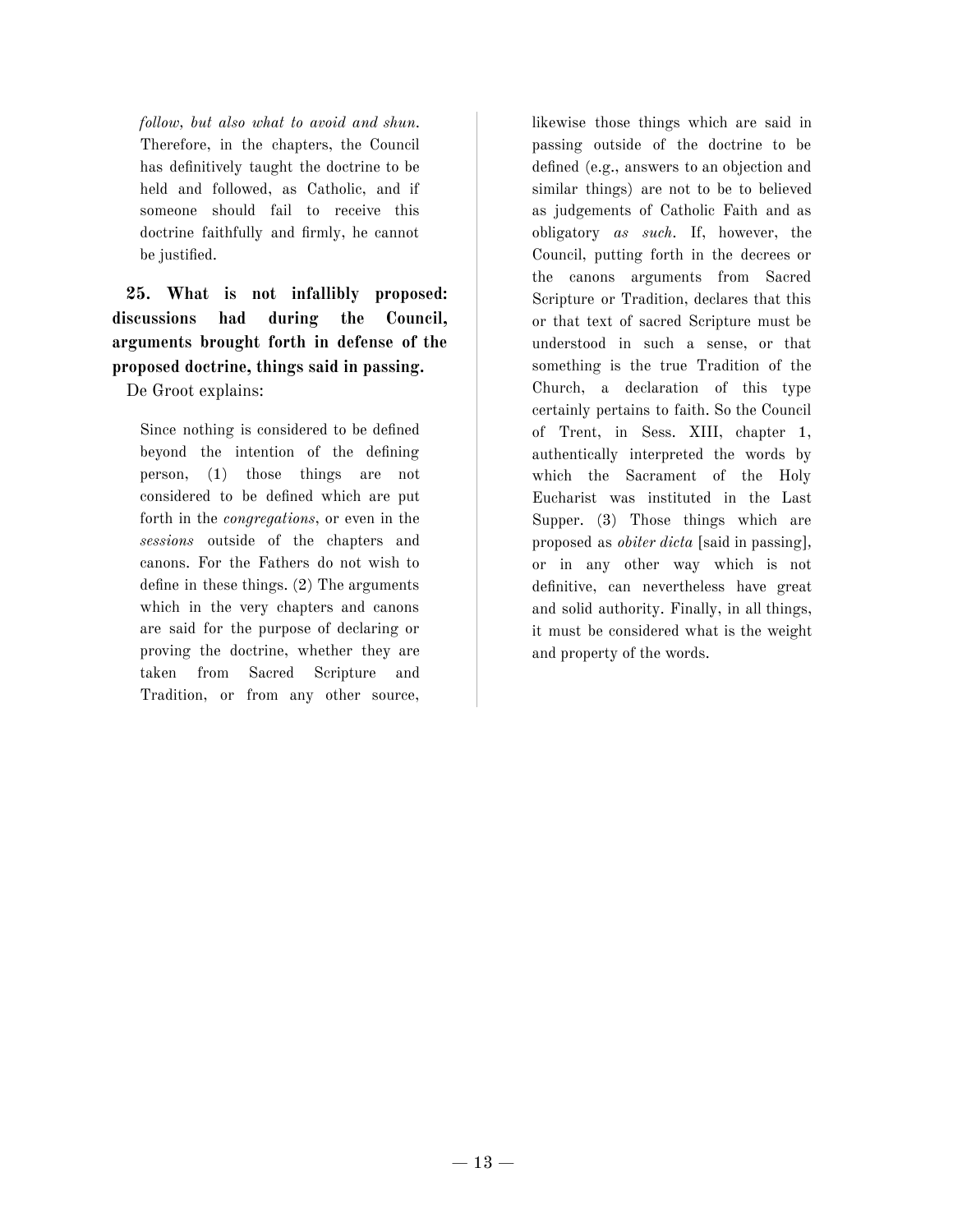#### FOURTH ARTICLE

## **THE INFALLIBILITY OF THE ROMAN PONTIFF**

## **26. The decree of the 1870 Vatican Council.**

After defining the primacy of the Roman Pontiff over the whole Church, the dogmatic constitution *Pastor Aeternus* defined as a dogma of Catholic faith the infallibility of the Roman Pontiff in the following terms:

And so We, adhering faithfully to the tradition received from the beginning of the Christian faith, to the glory of God, our Savior, the elevation of the Catholic religion and the salvation of Christian peoples, with the approbation of the sacred Council, teach and explain that the dogma has been divinely revealed: that the Roman Pontiff, when he speaks *ex cathedra*, that is, when carrying out the duty of the pastor and teacher of all Christians by virtue of his supreme apostolic authority he defines a doctrine of faith or morals to be held by the universal Church, through the divine assistance promised him in blessed Peter, operates with that infallibility with which the divine Redeemer wished that His church be instructed in defining doctrine on faith and morals; and so such definitions of the Roman Pontiff from himself, but not from the consensus of the Church, are unalterable. 8

### **27. Explanation of the definition of papal infallibility.**

Papal infallibility is a charism by which the Roman Pontiff, when he speaks *ex cathedra*, by virtue of divine assistance, cannot deviate in the definitions of faith or of manners.

By "Roman Pontiff", we must understand

The Vatican Council attributes infallibility to the pope when he speaks *ex cathedra*, and it specifies four conditions for a pontifical teaching to be considered to be *ex cathedra:*

(1) It is a **definitive** statement, that is to say that the pope intends to forever decide a question. Thus a simple exhortation, or the indication of what seems more certain and

<sup>9</sup> Supporters of the "Recognize and Resist" system often adhere to this erroneous idea of an infallibility "in the long run," so to speak, meaning that the Church could universally be teaching falsehood and heresy for a time, but that truth would eventually prevail. This system thus reduces infallibility to *being eventually right:* to be considered infallible, a teaching would have to be consistently repeated for a long period of time. This error is shared by the heretic Hans Küng who was thus led to openly deny papal infallibility: "Infallibility, indeceiveability in this radical sense, therefore means a *fundamental remaining of the Church in truth, which is not annulled by individual errors*" (Hans Küng, *Infallibility? An Inquiry,* Garden City, New York: Doubleday, 1971, p. 181, original emphasis). Küng quotes Congar: "One part or another of the Church can err, even the bishops, even the pope; the Church can be storm-tossed: in the end she remains faithful" (*ibid.,* p.183). For a deeper analysis of this erroneous notion, see Bishop Donald Sanborn, *Response to Bishop Williamson,* in the supplement to the February 2014 MHTS Newsletter, available at mostholytrinityseminary.org.

not "the see of Rome," nor "the series of pontiffs" which follow one another, as if one or the other could deviate as long as the whole series of Pontiffs did not deviate; but **each and every one of the legitimate successors of Saint Peter in the primacy**, as a public person and pastor of the universal Church. 9

<sup>8</sup> D. 1839.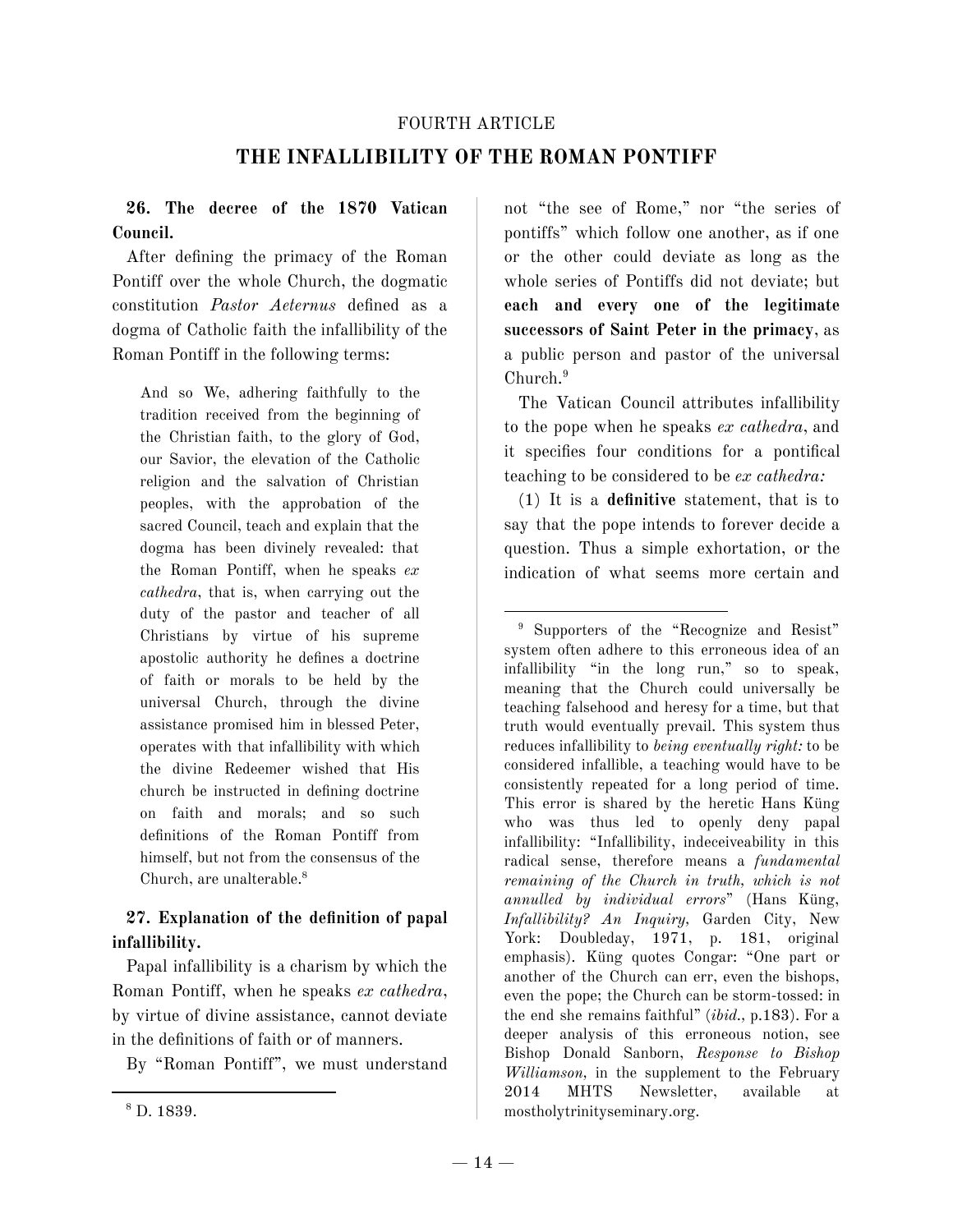more probable, is not an *ex cathedra* declaration.

(2) It is a statement of the pope **made as supreme pastor**, that is to say that he fulfills the office of universal Pastor and Doctor of all the faithful. Thus, what the Roman Pontiff says as a private doctor, when he gives his purely personal opinion on a given question, is not *ex cathedra* teaching, and in fact not even part of his Magisterium.

(3) It is a statement **about faith or morals**. The Vatican Council says that the infallibility of the pope is the same as that of the Church; therefore their objects are the same. Hence the Pope is infallible in all matters in which the Church is infallible, that is to say in all that concerns faith and morals.

(4) It is a doctrine **to be held by the universal Church**, that is to say that the pope must manifest the intention of binding all the faithful to an absolute and final assent. This obligation must be sufficiently manifest, but this manifestation is not limited to the use of solemn forms of documents such as a dogmatic bull.

# **28. This infallible magisterium is exercised both in an extraordinary and in an ordinary way.**

The pope is certainly infallible when he solemnly defines a dogma, in the presence of hundreds of bishops and thousands of people, in the great splendor of papal ceremonies, as Pope Pius XII did when defining the dogma of Our Lady's Assumption (1950).

But such solemnity is not in itself required, and the pope is also infallible when defining the faith through ordinary means, such as the condemnation of modernism in St. Pius X's encyclical *Pascendi* (1907) and the condemnation of birth control by Pius XI in the encyclical *Casti connubii* (1930). 10

# **29. The theological justification of papal infallibility.**

The theological justification for the charism of Pontifical infallibility is explained by Saint Thomas Aquinas, in the *Summa Theologica*, when he answers the question of whether to settle the creed belongs to the Supreme Pontiff. We reproduce here part of the commentary made by R.P. Thomas Pègues O.P.:

Here is the reason given by Saint Thomas. There should be only one and the same faith for the whole Church; this is the word of Saint Paul in his first epistle to the Corinthians: "I beseech you, brethren, by the name of our Lord Jesus Christ, that you all speak the same thing, and that there be no schisms among you." Now this unity, essential to the Church, can only be preserved if any question raised about the faith is decided by the one who presides over the whole Church, so that his sentence is binding on the whole Church.

<sup>10</sup> The dominican theologian R.-M. Schultes gives the following list of infallible definitions and judgments of recent Popes: 1) by Pius IX: the dogmatic definition of the Immaculate Conception of the Blessed Virgin Mary, and the promulgation of the decrees of the Vatican Council; 2) by Leo XIII: the declaration of the invalidity of the anglican orders, and the condemnation of Americanism; 3) by saint Pius X: the condemnation of modernism as heretical in the encyclical *Pascendi dominici gregis*, the decree of the Holy Office *Lamentabili* which he has specially confirmed and made his own, and the formula of the Oath against modernism, in the Motu Proprio *Sacrum Antistitum*; 4) to this should be added all the solemn canonizations. (Cf. Schultes O.P., *De Ecclesia Catholica*, Paris 1931, pp. 643-644).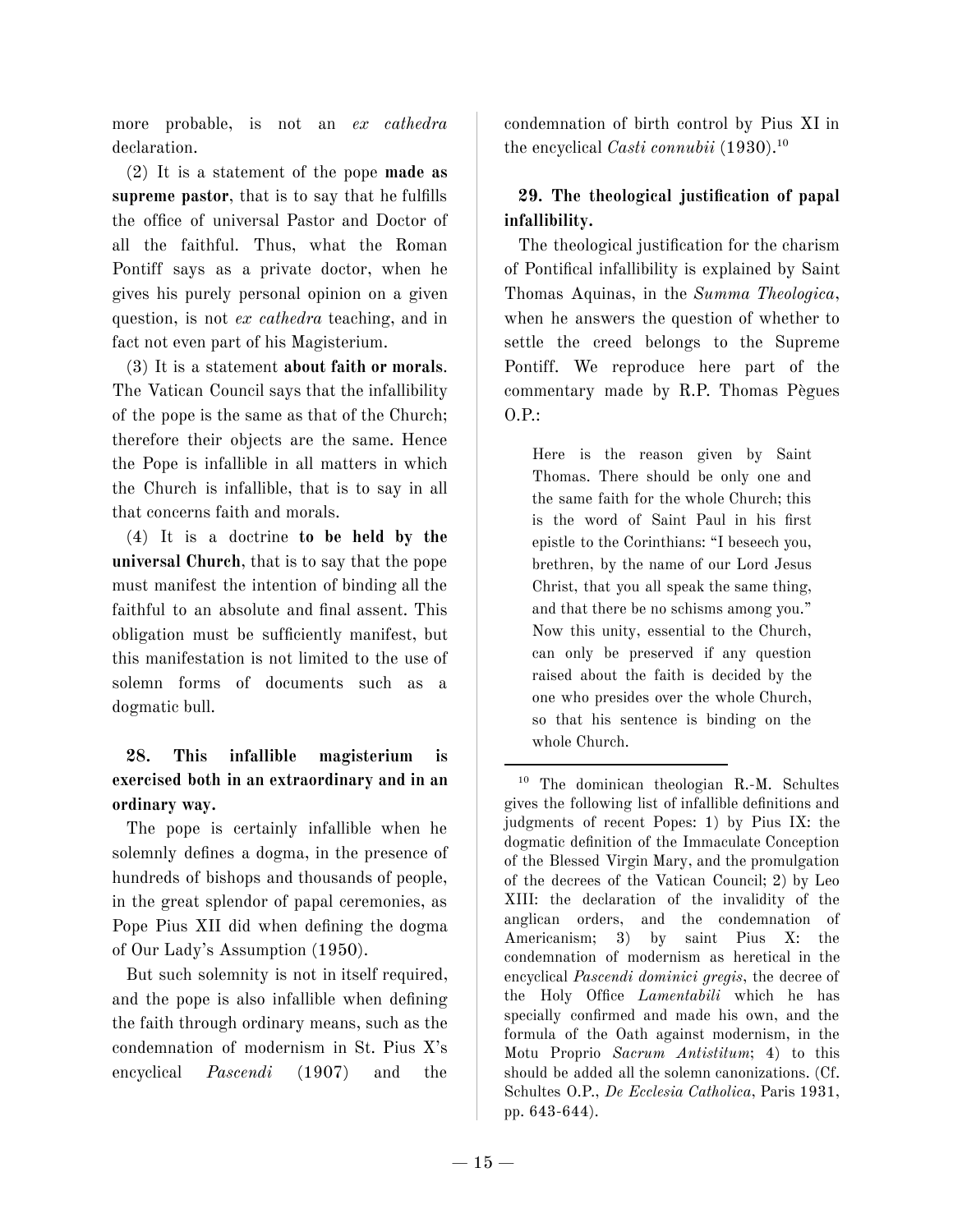Therefore, and in the questions raised about the faith, every member of the Church is bound to accept the decision of the Supreme Pontiff, to make it his own. But, either this decision of the Supreme Pontiff will be in conformity with the truth, or it will be false. If it is wrong, the whole Church has been misled. Everyone in the Church will be forced to submit, in the name of God Himself, to a doctrinal decision that is wrong. Pastors and Doctors will be required to teach it, the faithful will be required to admit it… It is inadmissible: inadmissible, because the Church would cease to be the city of God, if, instead of the truth, one taught error there; inadmissible, because the only reason for which one adheres to a truth of faith, it is the authority or the divine veracity, veracity which obviously excludes any error.

It is therefore impossible that a doctrinal decision emanating from the head of the Church and binding all its members is contrary to the truth. It is absolutely necessary that it be true, that it conforms to divine thought, to the word of God. It must be done under pain of making God lie, under pain of destroying the Church.

A special assistance from God will therefore be required by virtue of which the Head of the Church, when he has to make a final judgment on a controversial point, will be kept safe from error and confirmed in the truth. faith. This is the word of Christ to Simon Peter, who was the head of the Church: "But I have prayed for thee, that thy faith fail not: and thou, being once converted, confirm thy brethren." (Luke, XXII, 32).

This is the reason for the privilege of infallibility; this is the motive of absolute necessity on which it rests. The Church

would no longer be the society of the faithful, of those who live on the truth of God, if the head of this Church, to whom it is ultimately the responsibility of resolving all controversies concerning the truth or the word of God, could be wrong. The head of the Church, and because he is the head of the Church, must necessarily be infallible. 11

It is very clear that the argumentation of St. Thomas Aquinas is based on the supreme authority of the Roman Pontiff, of which there can be no appeal. This argument, which St. Thomas establishes about dogmas of the faith, is also applied by doctors and theologians to what is known as the secondary object of infallibility, and particularly to universal liturgy and discipline. Since the authority of the Pope is supreme, and since it is necessary for salvation to be submitted to the Roman Pontiff, it is impossible that a discipline or liturgical law promulgated to the universal Church be in any way harmful, as we see in greater detail below.

## **30. Catholic doctrine is, for the same reason, always safe to follow.**

To some extent the same argument of St. Thomas can be applied to what is known as *Catholic doctrine.*

All universal and official teachings of the Church about faith and morals, even if not infallible because not yet definitive, belong to what is called *Catholic doctrine.* Hence the official doctrine of the Catholic Church, the *Catholic doctrine*, comprises both what is

<sup>11</sup> Rev. Fr. Thomas-M. Pègues O.P., *L'Autorité des Encycliques Pontificales d'après Saint Thomas*, published in the *Revue Thomiste*, November-December 1904.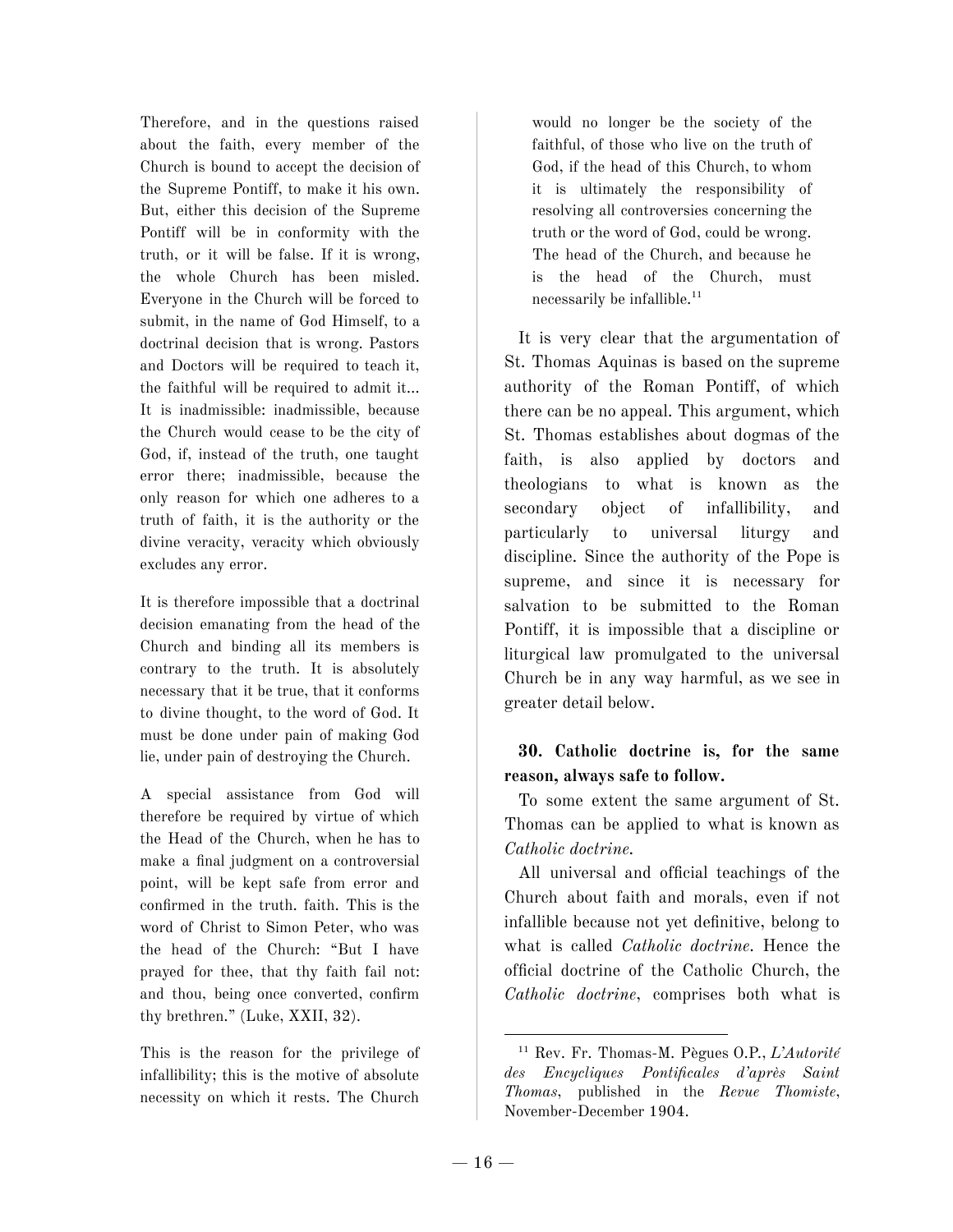defined, and therefore infallible, and what is taught with authority but without being definitive. This latter sort of teaching is usually referred to as *simply authentic magisterium*. The faithful must give a religious assent to this *Catholic doctrine,* both internally and externally.

Thus the Assumption of Our Lady is certainly part of *Catholic doctrine,* but it is also a dogma of faith defined by Pope Pius XII. The doctrine of guardian angels is certainly part of *Catholic doctrine,* it can even be said to be infallibly taught by the universal ordinary magisterium. Father Cartechini indicates as an example of something which would be part of *Catholic doctrine,* although perhaps not having been taught infallibly by the Church, is that the inspired authors of Sacred Scripture are truly secondary authors (while God is the primary author). In other words, they are not led by divine inspiration in a violent way, without awareness or consent to write what they are writing, but rather they are freely writing, under the inspiration of the Holy Ghost.

The 1870 Vatican Council, after a series of anathemas against many explicitly condemned errors, reminded Catholics of their duty to obey the decrees of the Holy See:

But, since it is not sufficient to shun heretical iniquity unless these errors also are shunned which come more or less close to it, we remind all of the duty of observing also the constitutions and decrees by which base opinions of this sort, which have are not enumerated explicitly here, have been proscribed and prohibited by this Holy See. 12

This doctrine is also taught by pope Pius IX:

It is not sufficient for learned Catholics to accept and revere the aforesaid dogmas of the Church, but it is also necessary to subject themselves to the decisions pertaining to doctrine which are issued by the Pontifical Congregations. 13

Theologians <sup>14</sup> explain that if someone learned in theology sees a serious reason to suspend assent, he must submit his doubt to the Holy See, and be ready to accept whatever decision is finally made on the matter. He is never allowed to publicly express dissent from any point of *Catholic doctrine.* In any case, even if there is no infallibility of truth in cases such as this, there is always nonetheless infallible safety, as we shall now explain.

On that account, it is only logical that there exists in this regard a special assistance of the Holy Ghost, by which the faithful may never find themselves in a situation where they are seriously bound to accept a doctrine which would contradict something already defined, or which would be sinful to adhere to. Hence, even if not making any new definition, the supreme magisterium of the Church will always infallibly uphold what has been already defined, and could never contradict it. To give an example, it is impossible for the pope (or all the bishops

<sup>12</sup> Dogmatic Constitution *Dei Filius*, D. 1820. This teaching has been inserted in the 1917 Code of Canon Law (canon 1324).

<sup>&</sup>lt;sup>13</sup> Letter *Tuas Libenter*, December 21<sup>st</sup>, 1863. D. 1684.

<sup>14</sup> Cf. Dieckmann S.J., *De Ecclesia*, T. II., n. 779.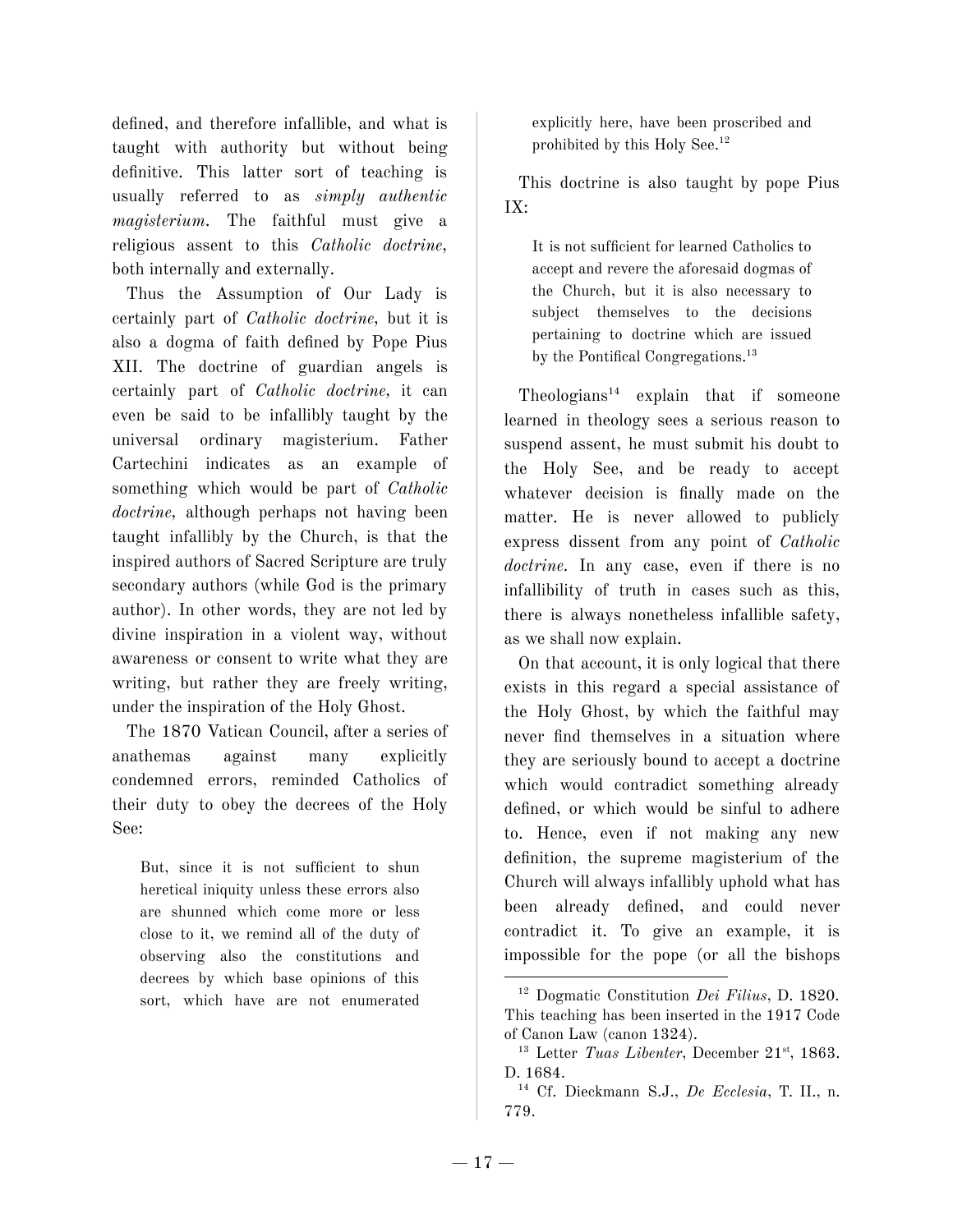together with the pope) to teach with authority a doctrine openly denying the Assumption of Our Lady, which has been already defined as a dogma of Catholic faith.

This flows directly from St. Thomas Aquinas' argumentation, and from what we have explained about the indefectibility of the Church in her doctrine. Let us repeat the words of Pius XI, already quoted above:

Has then this doctrine of the Apostles completely vanished away, or sometimes been obscured, in the Church, whose ruler and defense is God Himself? If our Redeemer plainly said that His Gospel was to continue not only during the times of the Apostles, but also till future ages, is it possible that the object of faith should in the process of time become so obscure and uncertain, that it would be necessary today to tolerate opinions which are even incompatible one with another? If this were true, we should have to confess that the coming of the Holy Ghost on the Apostles, and the perpetual indwelling of the same Spirit in the Church, and the very preaching of Jesus Christ, have several centuries ago, lost all their efficacy and use, to affirm which would be blasphemy.<sup>15</sup>

# **31. The notion of** *infallible safety*, **according to Cardinal Franzelin.**

According to Cardinal Franzelin,<sup>16</sup> the

doctrinal decrees of the Sacred Congregations, and in particular those of the Holy Office, enjoy an infallible safety, when approved by the pope, in virtue of the assistance of the Holy Ghost. This safety ensures that the faithful may receive this teaching in all safety for the faith and morals. The faithful must actually accept this doctrinal teaching under pain of mortal sin, according to canonists and theologians. 17 With greater reason will therefore any teaching emanating from the Roman Pontiff be, if not always infallibly true, at least infallibly safe, in accordance with Cardinal Franzelin's explanation. This notion of *infallible safety* has been embraced and

 $17$  "If in a given case the Church does not use its infallible authority, then the violation of canon 1324 constitutes a sin only against ecclesiastical obedience, but the sin is also in that case a grave sin." (Abbo & Hannan, *The Sacred Canons,* V. II, St Louis, 1952, p. 560).  $-$  "The specific malice" of the fault committed in the case of lack of submission to such a pontifical teaching must be drawn from the following principles: a) There is always in itself a violation of a Church law which obliges gravely, in a matter falling immediately under its authority. – b) There is often, *per accidens,* sin against the virtue of faith, in the sense that by disobeying the pontifical magisterium, one exposes oneself to some more or less serious danger to the faith.  $- c$ ) There can easily be a sin against charity as well, on account of the scandal given or of the spiritual damage caused in others by one's disobedience, according to one's position and influence." (E. Dublanchy, in *Dictionnaire de Théologie Catholique,* article *Infaillibilité du Pape*, T. VII, 2e Part., Col. 1709-1714).

<sup>15</sup> Pius XI, Encyclical *Mortalium animos,* 1928.

<sup>16</sup> Johann Baptist Franzelin (1816-1886) was an Austrian Jesuit theologian, who quickly became one of the most prominent theology professors of Rome in the nineteenth century. He was deeply involved in the work of the 1870 Vatican Council, and he also was a member of many Roman Congregations. He published a number of works, among which his *De Divina Traditione et Scriptura* (*On Divine Tradition and Scripture*) is acknowledged by all as a classical

milestone in theology. To honor such a great defender of the faith, Pope Pius IX made him a cardinal in 1876. Cardinal Franzelin died in 1886, after a long life of unceasing work and asceticism.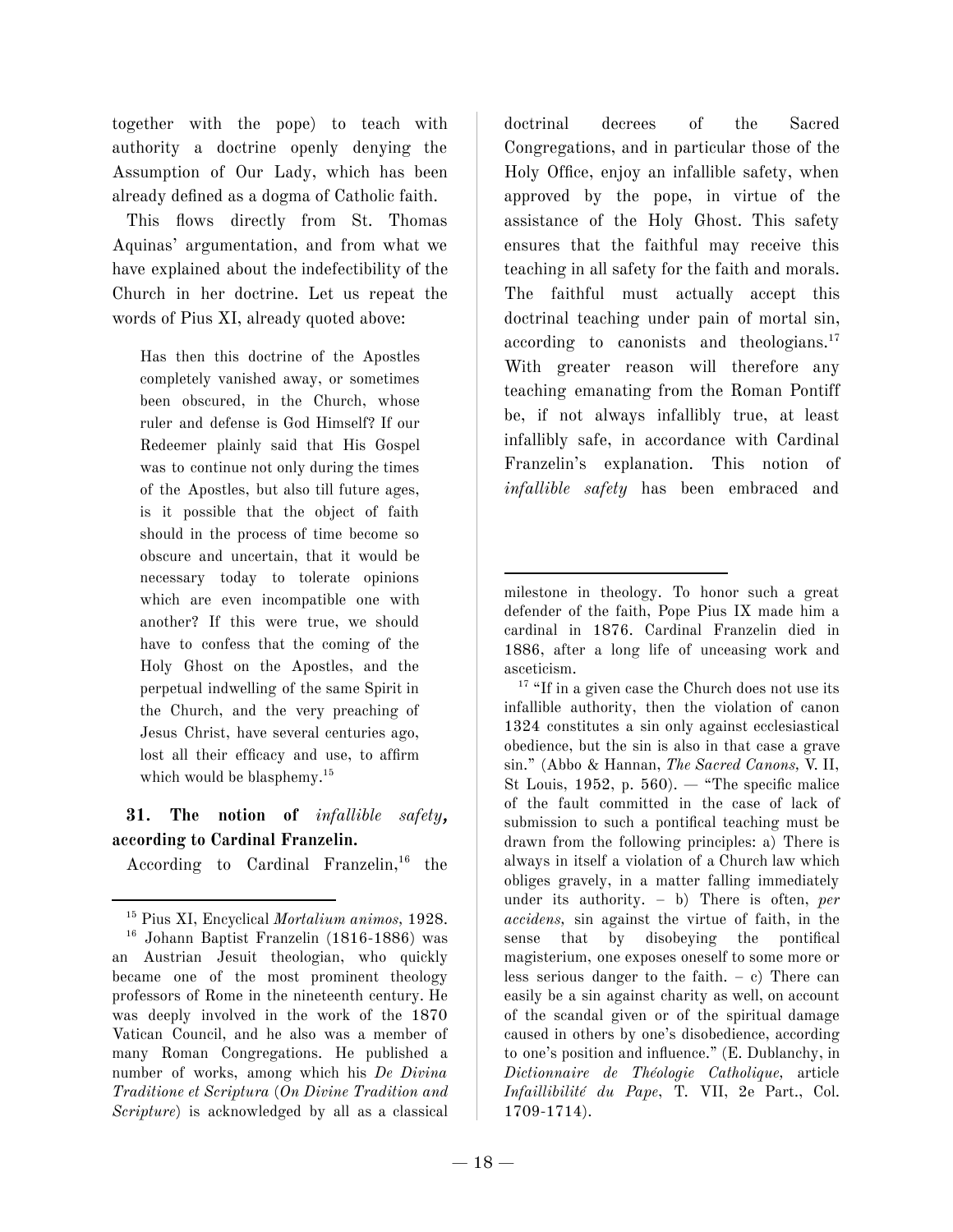defended by his successors. <sup>18</sup> Here is an excerpt from the Cardinal's explanation:

The Apostolic Holy See, to whom God has entrusted to keep the sacred deposit of revelation, and has committed the duty and care to govern the Church for the salvation of souls, can concerning theological opinions and those who are related to them, prescribe that one adopts them, or proscribe them as to be rejected. These decisions are not taken only with the intention to infallibly settle the truth by a definitive sentence; but outside of this case, they are taken by the necessity and the intention to provide simply or perhaps on account of some circumstances, *for the safety* of Catholic doctrine… In declarations of this kind, there is not *infallible truth* of doctrine, since in this hypothesis there was no will to settle it; but there is *infallible safety* of doctrine. 19

What Cardinal Franzelin calls *infallible safety* is sometimes referred to as *negative infallibility*, meaning that it is infallibly certain that what pertains to Catholic doctrine is not contrary to faith or morals.

**32. Pope Pius XI and Pope Pius XII clearly taught the obligation of Catholics to assent to the simply authentic magisterium, as the best way to protect their faith.**

Pope Pius XI alludes to the obedience due to the doctrinal decrees of the Holy See (even non infallible ones) as "that assistance given by God with such liberal bounty" in order to "be kept **unharmed and free from error and moral corruption"** (emphasis added). <sup>20</sup> Pius XI continues:

**For it is quite foreign to everyone bearing the name of a Christian** to trust his own mental powers with such pride as to agree only with those things which he can examine from their inner nature, and **to imagine that the Church, sent by God to teach and guide all nations, is not conversant with present affairs and circumstances; or even that they must obey only in those matters which she has decreed by solemn definition as though her other decisions might be presumed to be false** or putting forward insufficient motive for truth and honesty. **Quite to the contrary, a characteristic of all true followers of Christ, lettered or unlettered, is to permit themselves to be guided and led in all things that touch upon faith or morals by the Holy Church of God through its Supreme Pastor the Roman Pontiff, who is himself guided by Jesus Christ Our Lord.**

Pope Pius XII mentions explicitly the necessity to profess the doctrine taught in

<sup>18</sup> Among others, see: Billot, *De Ecclesia* Christi, T. I, Ed. 5<sup>a</sup>, Romae, 1927, Th. XIX, pp.443 and ff.; Cartechini, *De Valore Notarum Theologicarum*, Romae, 1951, pp.72-73.; Choupin, *Valeur des Décisions Doctrinales et Disciplinaires du Saint-Siège*, 1928, p. 85.

<sup>19</sup> Franzelin, *De Divina Traditione et* Scriptura, Ed. 3<sup>ª</sup>, Romae, 1882, Sec. I, Cap. II, Sch. I, Pr. VII, pp. 127-131.

<sup>20</sup> Encyclical *Casti Connubii* (1930): "... for the same purpose he has constituted the Church the guardian and the teacher of the whole of the truth concerning religion and moral conduct; to her therefore should the faithful show obedience and subject their minds and hearts so as to be kept unharmed and free from error and moral corruption, and so that they shall not deprive themselves of that assistance given by God with such liberal bounty, they ought to show this due obedience not only when the Church defines something with solemn judgment, but also, in proper proportion, when by the constitutions and decrees of the Holy See, opinions are prescribed and condemned as dangerous or distorted."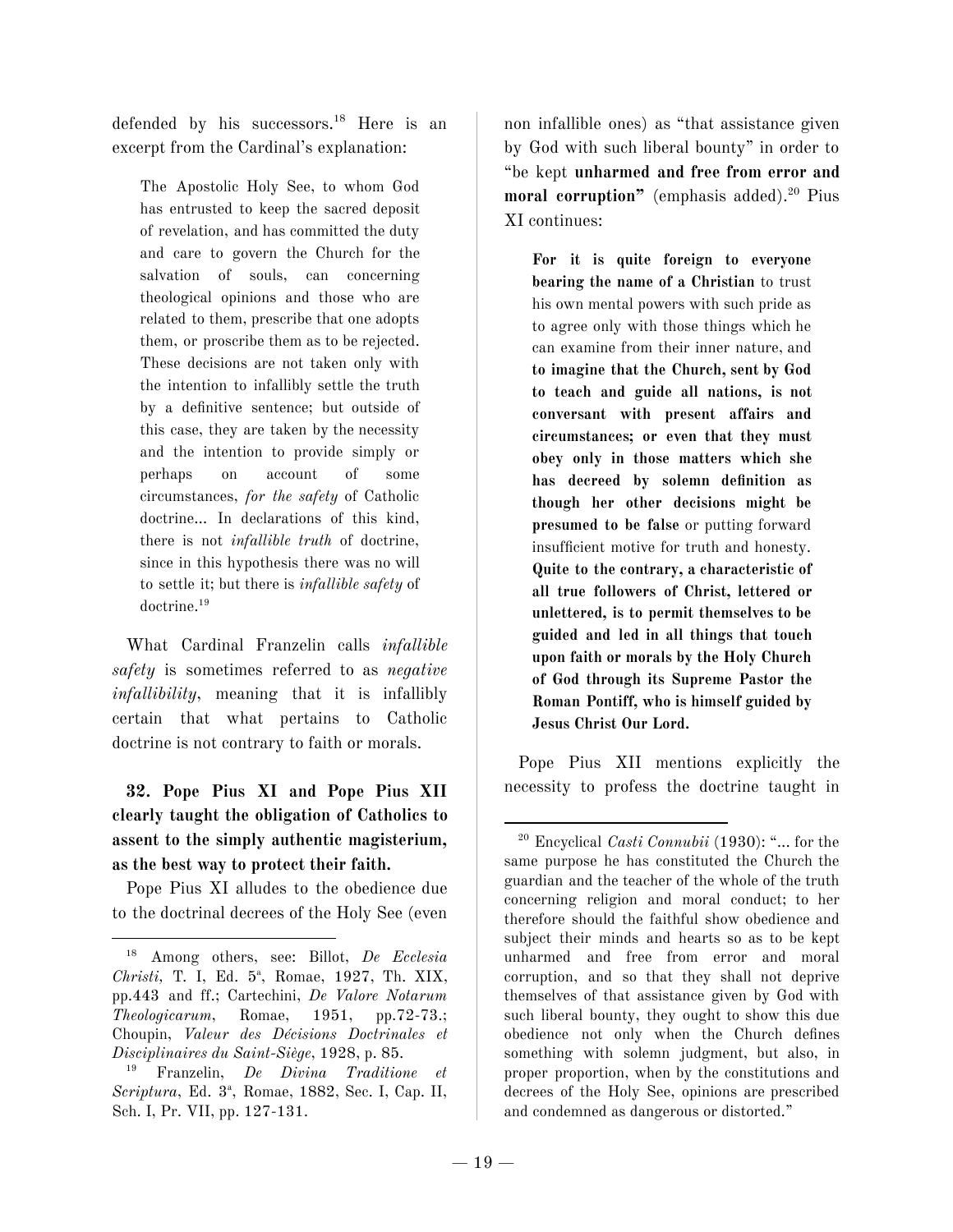papal encyclicals:

Nor must it be thought that what is expounded in Encyclical Letters does not of itself demand consent, since in writing such Letters the popes do not exercise the supreme power of their teaching authority. For these matters are taught with the ordinary teaching authority, of which it is true to say: "He who heareth you, heareth me"; and generally what is expounded and inculcated in Encyclical Letters already for other reasons appertains to Catholic doctrine. But if the supreme pontiffs in their official documents purposely pass judgment on a matter up to that time under dispute, it is obvious that that matter, according to the mind and will of the pontiffs, cannot be any longer considered a question open to discussion among theologians. 21

#### **33. Conclusion.**

The Roman Pontiff is infallible when teaching in his office of supreme pastor, about faith and morals, to the universal Church, and in a definitive way.

When he is not settling a question in a definitive manner, but merely giving doctrinal guidelines, as is usually the case in an encyclical, the Roman Pontiff does so in a way which is infallibly safe and which could never contradict past Church's definitions. These doctrinal guidelines must be adhered to by religious assent, under pain of mortal sin.

<sup>21</sup> Pius XII, Encyclical *Humani Generis* (1950).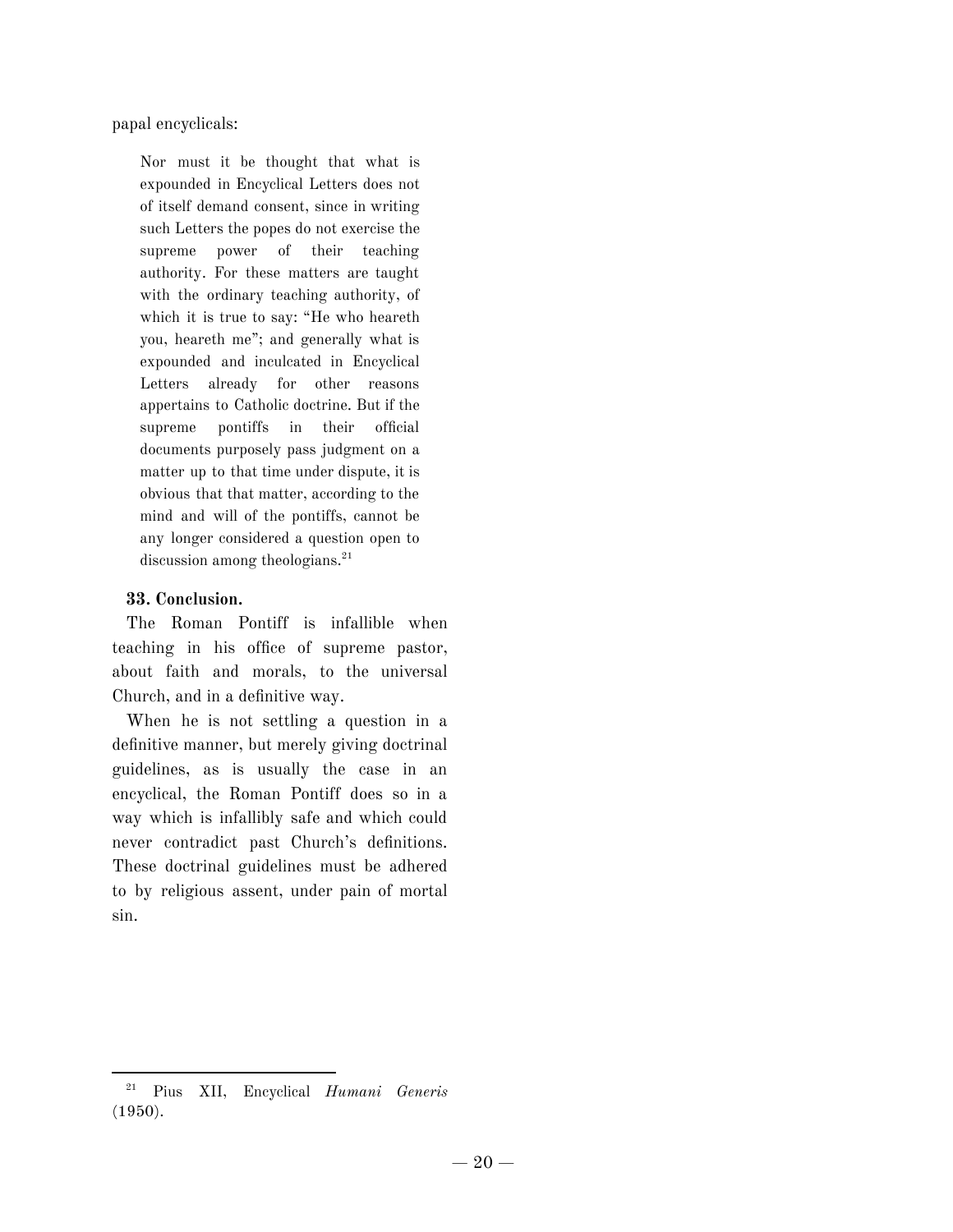#### FIFTH ARTICLE

# **THE INFALLIBILITY OF THE CHURCH'S UNIVERSAL ORDINARY MAGISTERIUM**

#### **34. Importance of this question.**

The infallibility of the universal ordinary magisterium is the infallibility enjoyed by the universal Church in teaching the faith daily, and it is expressed in many ways, whether explicitly, by formal documents, or implicitly, in the daily approval of catechisms and seminary manuals, for example.

This notion of universal ordinary magisterium is very helpful in assessing the present crisis, since, if the solemn magisterium of the Church is exercised only occasionally, the universal ordinary magisterium is exercised daily, and the Church should therefore continually, every single day, enjoy infallibility in teaching the faith in this ordinary way, as we shall explain.

The Catholic doctrine on guardian angels is an example of a doctrine which has never been the object of a solemn definition, but which has been nonetheless taught by the Church in her universal teaching. Most of the moral teachings have never been the object of solemn definitions either, but the Church proposes these teachings infallibly and everywhere through catechisms, letters, sermons, and other ordinary means.

**35. The teaching of the Church on this question.**

The infallibility of the teaching Church in general was implicitly defined at the 1870 Vatican Council, which says:

The doctrine of faith…has been entrusted as a divine deposit to the Spouse of Christ, to be faithfully guarded and infallibly interpreted. 22

The infallibility of the magisterium of bishops united with the Pope, whether in Council or outside Council, was explicitly defined at the Vatican Council, in the Dogmatic Constitution *Dei Filius:*

By divine and Catholic faith, all those things must be believed which are contained in the written word of God and in tradition, and those which are proposed by the Church, **either in a solemn pronouncement or in her ordinary and universal teaching power**, to be believed as divinely revealed. (emphasis added) 23

As regards the universal ordinary magisterium in particular, Pius IX teaches in the Apostolic Letter *Tuas Libenter:*

For, even if it were a matter concerning that subjection which is to be manifested by an act of divine faith, nevertheless, it would not have to be limited to those matters which have been defined by express decrees of the ecumenical Councils, or of the Roman Pontiffs and of this See, but would have to be extended also to those matters which are handed down as divinely revealed by the ordinary teaching power of the whole Church spread throughout the world, and therefore, by universal and common

<sup>22</sup> D. 1800.

<sup>23</sup> D. 1792.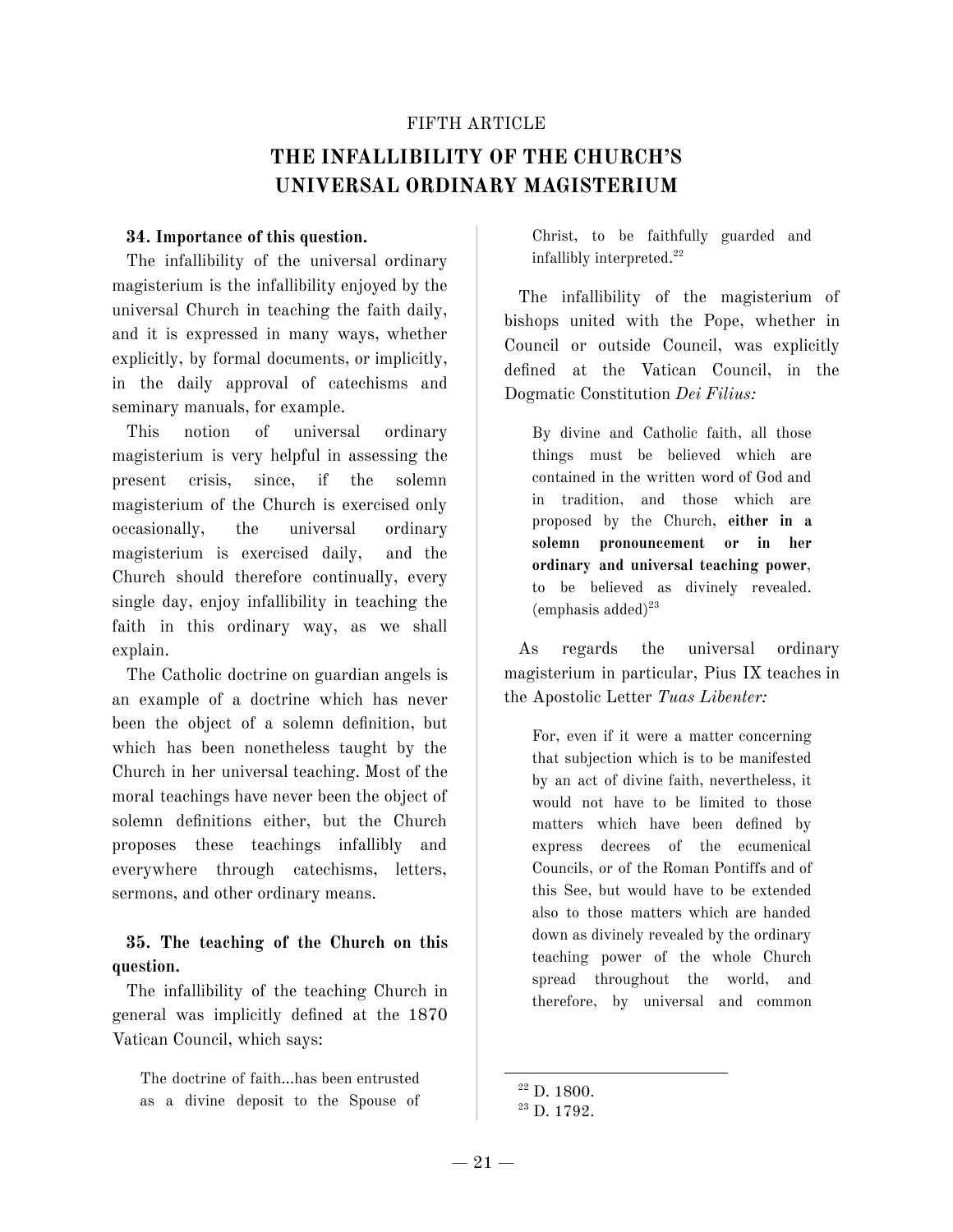consent are held by Catholic theologians to belong to faith. 24

In this letter, Pope Pius IX is acknowledging and implicitly confirming the teaching of theologians on the nature of the universal ordinary magisterium. We shall therefore now present a brief overview of the common teaching of theologians on this question. The reader is welcome to consult the authors used for this presentation, among which are: Salaverri,<sup>25</sup> <sup>25</sup> De Groot, 26 Franzelin,<sup>27</sup> Lépicier,<sup>28</sup> Bainvel,<sup>29</sup> Billot,<sup>30</sup>, Vacant, <sup>31</sup> Journet. 32

#### **36. Theological explanation.**

The theological reason for this infallibility of the bishops united to the Pope is the fact that the residential bishops are the successors of the College of the Apostles, and therefore enjoy the same right and the same infallibility, which was absolutely and perpetually promised by the Christ to the Apostles and their successors, whether they are gathered in council, or scattered throughout the earth.

Bishops are infallible when these three conditions are present: (1) they are residential (i.e., diocesan) bishops, able to teach with authority; (2) there is a consensus

- <sup>26</sup> De Groot O.P., *Summa Apologetica de Ecclesia Catholica*, 1906.
- <sup>27</sup> Franzelin S.J., *De Divina Traditione et Scriptura,* 1882.
- <sup>28</sup> Lépicier O.S.M., *Tractatus De Ecclesia Christi*, 1935.

<sup>29</sup> Bainvel, *De Magisterio vivo et Traditione,* 1905.

<sup>32</sup> Journet, *L'Église du Verbe Incarné,* 1955.

of the bishops submissive to the Pope, with at least an implicit awareness of teaching the same doctrine as the Pope; (3) they teach a doctrine as to be definitely kept.

(1) We are speaking here of the diocesan bishops, at the head of a particular diocese, and therefore having the ordinary charge of shepherding a part of the faithful, with the power to teach, to sanctify and to govern. These bishops are in fact the successors of the Apostles. 33

(2) The bishops must teach a doctrine while being subject to the Supreme Pontiff, and being at least tacitly aware that they are teaching the same doctrine as the Supreme Pontiff. They meet this condition, for example, when they present a doctrine as being the teaching of the Church. They do so, and are infallible, when they do this as *a body,* and not as individuals: one bishop, although in communion with the other bishops of the Church, and submitted to the pope, is not by that fact alone infallible. Infallibility is given to the bishops when all teach together, as *the body* of the teaching Church, whose head is the pope.

(3) Lastly, the bishops teach a doctrine as having to be definitively held when, in the fullness of their authority, they demand, with regard to the doctrine which they teach, on the part of the faithful, an irrevocable assent. 34

34 If the first two conditions are met, but not this third condition, that is to say: if all the

<sup>&</sup>lt;sup>24</sup> D. 1683.

<sup>25</sup> Salaverri S.J., *De Ecclesia Christi,* 1962.

<sup>30</sup> Billot S.J., *De Ecclesia Christi*, 1927.

<sup>31</sup> Vacant, *Le Magistère Ordinaire de l'Eglise et ses organes*, 1887.

<sup>33</sup> Excluded, therefore, are bishops having no jurisdiction, such as titular bishops, who certainly enjoy the fullness of the priesthood, from the point of view of orders, but without being pastors of the Church, from the point of view of jurisdiction, and therefore not part of the teaching Church. Excluded also are, for a greater reason, bishops separated from the Church by heresy or schism.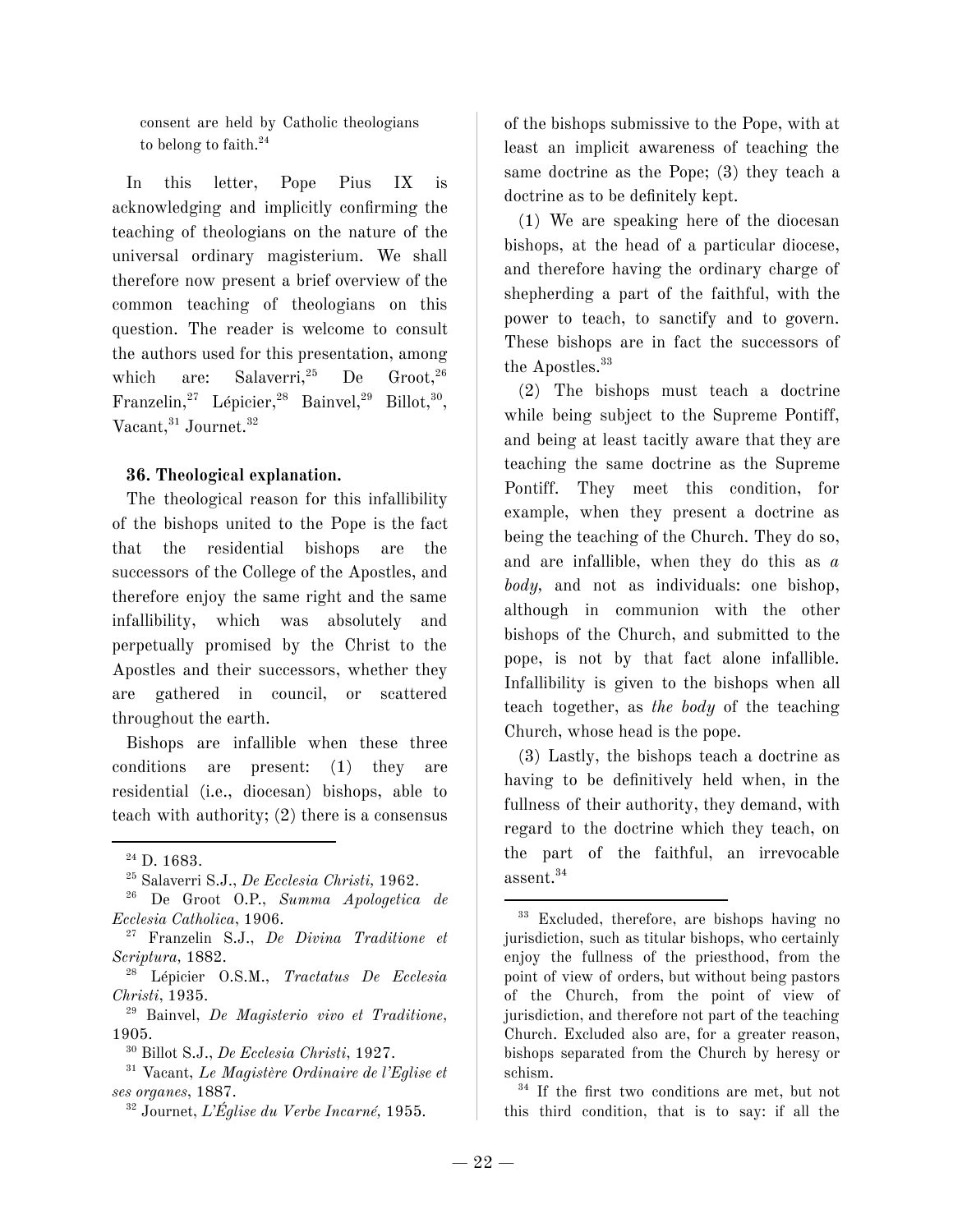## **37. Exercise of the universal ordinary magisterium.**

Theologians agree that the exercise of the universal ordinary magisterium is very frequent. The bishops use the ordinary magisterium in order to keep, propose and declare to their faithful the doctrine of faith and morals necessary for their religious instruction. They thus exercise this magisterium when they prescribe symbols and professions of faith, when they condemn serious errors against the faith and morals that appear over the centuries, when they force the faithful to accept the definitions of the Councils and of the Sovereign Pontiffs, etc.

The theologian Vacant explains:

If the acts of the ordinary magisterium of the Church form a complex and varied whole, because of the multitude and the unequal authority of those who serve as its organs or instruments, this variety is more striking. when we consider the various ways in which these organs express themselves. Sometimes the Church speaks expressly, she presents to us her doctrine mixed or not with other elements; sometimes she acts or traces the path that her children must follow, and her acts become an implicit teaching; more often than not, she is silent and, by letting us speak and act in accordance with her previous teachings and the rules

she laid down, she exercises a tacit magisterium which confirms the acts of her express magisterium and of her implicit magisterium. 35

bishops together impose a doctrine, without asking for an irrevocable assent, but rather providing a doctrinal norm on a certain question, the faithful are nevertheless bound to accept this teaching. As explained previously when speaking of the pontifical magisterium, if a doctrine is imposed universally, but not in a definitive way, it would still belong to *Catholic doctrine,* which is always safe to adhere to, and which is obligatory.

<sup>35</sup> J.-M.-A. Vacant, *Le Magistère Ordinaire de l'Eglise et ses organes*, Editions Saint-Rémi, Cadillac 2014, from the 1887 edition, p. 20.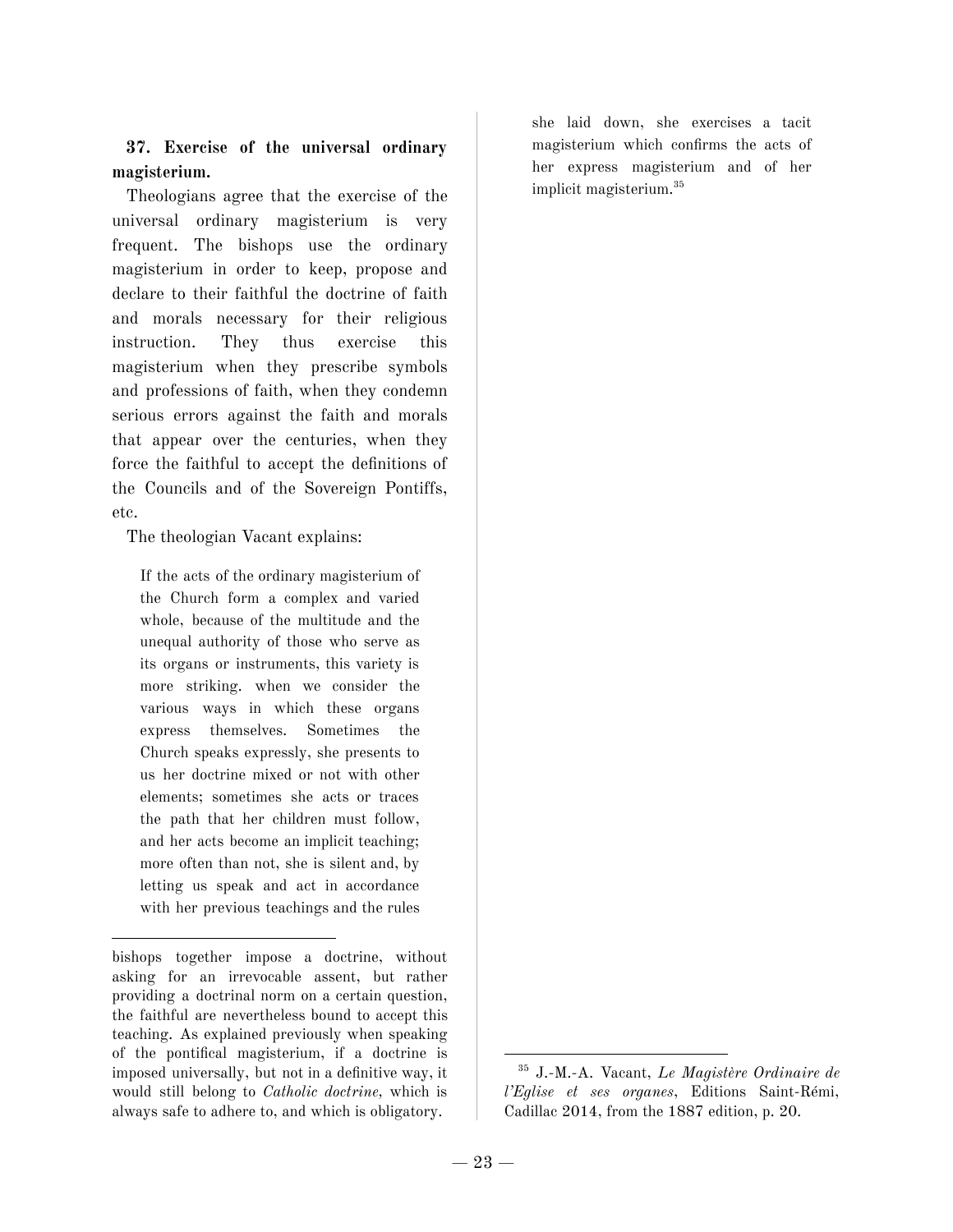#### SEVENTH ARTICLE

# **THE INDEFECTIBILITY OF THE CHURCH IN HER DISCIPLINE**

#### **38. Discipline and indefectibility.**

The Church has received not only the command to instruct the faithful and to administer the sacraments, but also to rule the faithful, and enforce the law of God:

Going therefore, teach ye all nations; baptizing them in the name of the Father, and of the Son, and of the Holy Ghost. Teaching them to observe all things whatsoever I have commanded you.<sup>36</sup>

As a consequence the Church is assisted by the Holy Ghost not only when teaching the faith, but also when enforcing disciplines on the faithful, so as to lead them to heaven. We can therefore speak of a certain "infallibility" of discipline, not in the sense that a practical law (such as the law of the eucharistic fast) is made into a dogma, and is necessarily revealed by God, but rather in the sense that the universal laws of the Church are in conformity with faith and morals, and are holy and sanctifying, and lead the faithful to heaven.

The Church would defect and would fail in the mission entrusted to her by Christ Himself if she were to impose universally a law which would be harmful or offensive to the faith and good morals of the faithful. We have already quoted above the teaching of Pope Leo XIII, explaining this point in his encyclical *Satis cognitum:*

For, since Jesus Christ delivered Himself up for the salvation of the human race, and to this end directed all His teaching and commands, so He ordered the Church

to strive, by the truth of its doctrine, to sanctify and to save mankind. But faith alone cannot compass so great, excellent, and important an end. **There must needs be also the fitting and devout worship of God, which is to be found chiefly in the divine Sacrifice and in the dispensation of the Sacraments, as well as salutary laws and discipline. All these must be found in the Church, since it continues the mission of the Savior forever.** (Emphasis added).

**39. Clarifications on the notion of infallibility of discipline.**

The universal discipline of the Church includes both Canon Law and the liturgy. Theologians agree that particular decrees which would be issued for one or a few particular Churches would not be necessarily infallible. We are therefore here only considering universal decrees, issued by the authority of the Supreme Pontiff or an Ecumenical Council or all the bishops dispersed throughout the world and united to the Pope, for the entire Church.

It is also important to properly understand what kind of infallibility can be had in the universal discipline. The Dominican theologian De Groot explains:

The purpose of the disciplinary laws is the holiness and order of the Church. From this it is clear that (a) laws which are merely disciplinary can be changed according to the necessity of times and places, but the Church cannot in a law of universal discipline, however much it is changed, prescribe or forbid something which is contrary to faith and morals. (b)

<sup>36</sup> Mt. XXVIII, 19-20.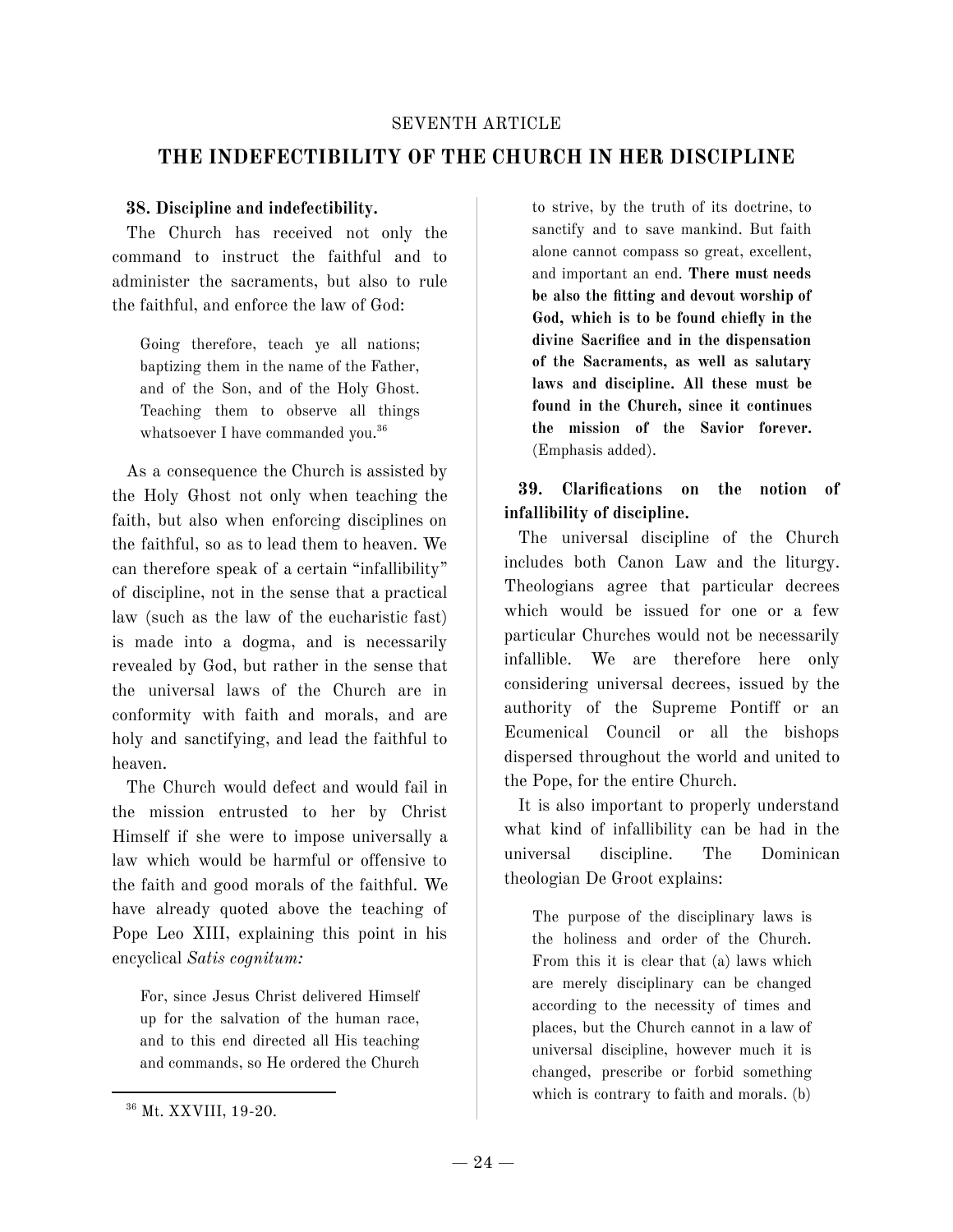Since the proportion of the laws to the circumstances, is a question of prudence, infallibility does not seem *per se* to demand that all the laws of the Church attain the highest degree of prudence. Therefore, passing over the question whether that which is established in the general discipline be optimum, **we assert that nothing can creep into the general discipline of the Church which is contrary to faith and morals**. 37

## **40. Teaching of the Church on this question.**

The Church's magisterium expressed itself numerous times on the infallibility of the Church's universal laws and disciplines. Gregory XVI said in the encyclical *Quo Graviora* of 1833:

The Church is the pillar and foundation of truth – all of which truth is taught by the Holy Spirit. Should the Church be able to order, yield to, or permit those things which tend toward the destruction of souls and the disgrace and detriment of the sacrament instituted by Christ?

The same Pontiff declared in the encyclical *Mirari Vos* of 1832:

Furthermore, the discipline sanctioned by the Church must never be rejected or be branded as contrary to certain principles of natural law. It must never be called crippled, or imperfect or subject to civil authority. In this discipline the administration of sacred rites, standards of morality, and the reckoning of the rights of the Church and her ministers are embraced. To use the words of the fathers of Trent, it is certain that the Church "was instructed by Jesus Christ and His Apostles and that all truth was

daily taught in it by the inspiration of the Holy Ghost." Therefore, it is obviously absurd and injurious to propose a certain "restoration and regeneration" for her as though necessary for her safety and growth, as if she could be considered subject to defect or obscuration or other misfortune.

Pope Pius VI in the bull Auctorem Fidei condemned as…

false, rash, scandalous, dangerous, offensive to pious ears, injurious to the Church and to the Spirit of God by whom it is guided, at least erroneous

the proposition according to which…

the Church which is ruled by the Spirit of God could have established discipline which is not only useless and burdensome for Christian liberty to endure, but which is even dangerous and harmful. 38

In his letter *Testem benevolentiae* (1899) Leo XIII recalled this condamnation and repeated that the Church is the judge of lawful discipline, and that in this office she is guided by the Holy Ghost and will therefore never fail:

In this matter (of discipline and rule of life) the Church must be the judge, not private men who are often deceived by the appearance of right. In this, all who wish to escape the blame of our predecessor, Pius VI, must concur. He condemned as injurious to the Church and the spirit of God who guides her the doctrine contained in proposition LXXVIII of the Synod of Pistoia, "that the discipline made and approved by the Church should be submitted to

<sup>37</sup> De Groot, *op. cit.,* p. 330. Emphasis added.

 $^{\rm 38}$  D. 1578.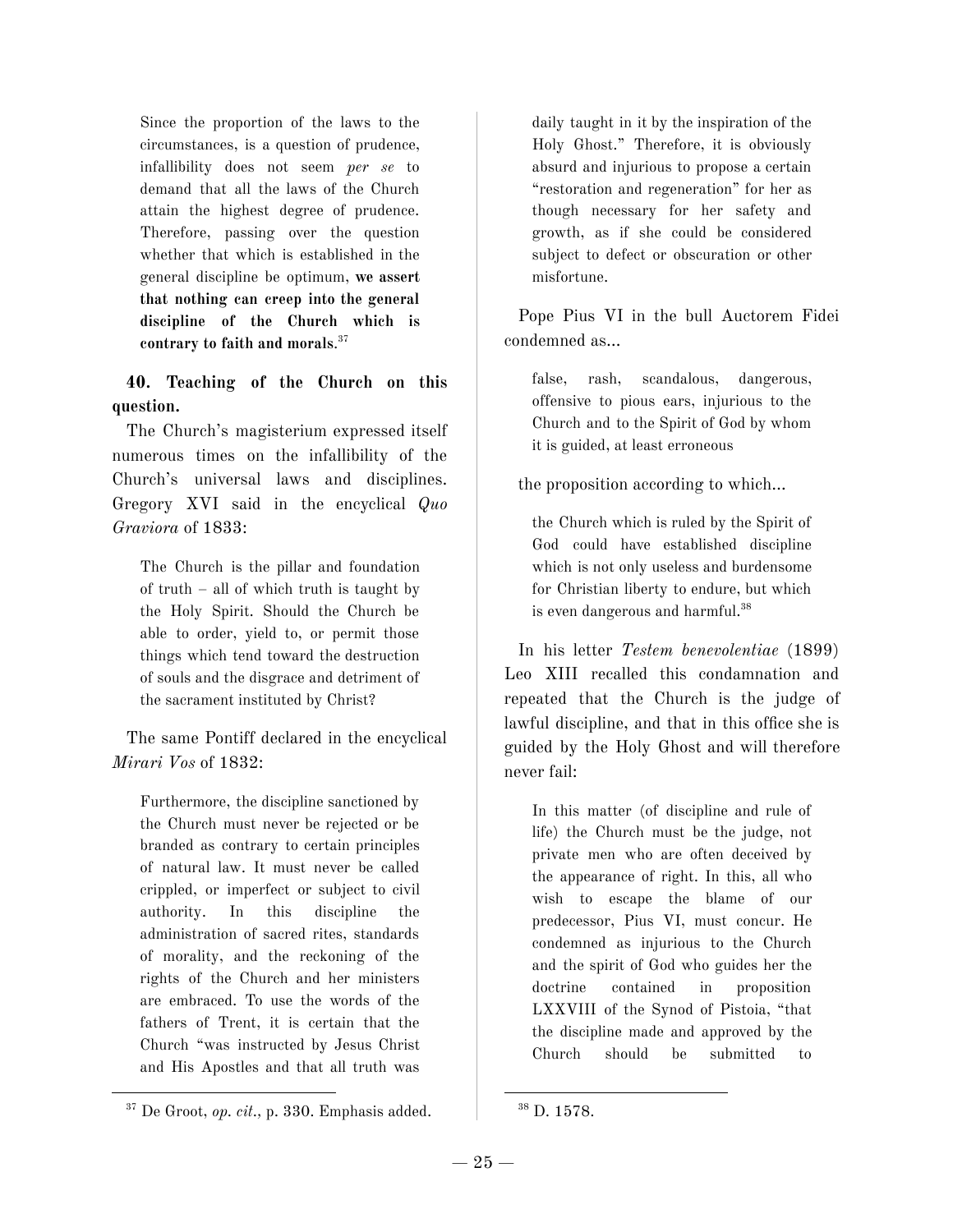examination, as if the Church could frame a code of laws useless or heavier than human liberty can bear."

# **41. The unanimous teaching of doctors and theologians is that the universal discipline of the Church can never be harmful to faith and morals.**

Saint Augustine, speaking of the things "that the Church does in the whole world" said that "to discuss whether things ought to be done that way would be of the most insolent insanity." 39

All Catholic theologians affirm, furthermore, that it is at least theologically certain that the Church cannot err in matters of universal discipline, meaning that the Church cannot prescribe, nor even permit, something sinful. The discussions of the assembly of the 1870 Vatican Council show that everyone agreed that it was at least theologically certain, but the assembly did not want to decide whether that would be of faith or not. The famous Dominican theologian John of Saint Thomas, for example, calls a heresy the idea according to which the Church could in her universal discipline prescribe or permit anything harmful, against good morals, or against divine or natural law.

Cardinal Billot summarizes thus the Catholic doctrine on this question:

The legislative power of the Church has as its object not only matters of faith and morals, but also matters of discipline. In matters of faith and morals, an obligation of ecclesiastical law is added to an obligation of divine law; whereas in matters of discipline the obligation is entirely of ecclesiastical law. However infallibility is always attached to the exercise of the supreme legislative power, inasmuch as, in virtue of the assistance of God, the Church may never impose a discipline which would be opposed to the rules of faith and the holiness of the Gospel. 40

<sup>&</sup>lt;sup>39</sup> Letter 54, n.6.

<sup>40</sup> Cardinal Louis Billot S.J., *Tractatus De Ecclesia Christi*, T. I., Ed. 5a, Thesis XXII, Romae, 1927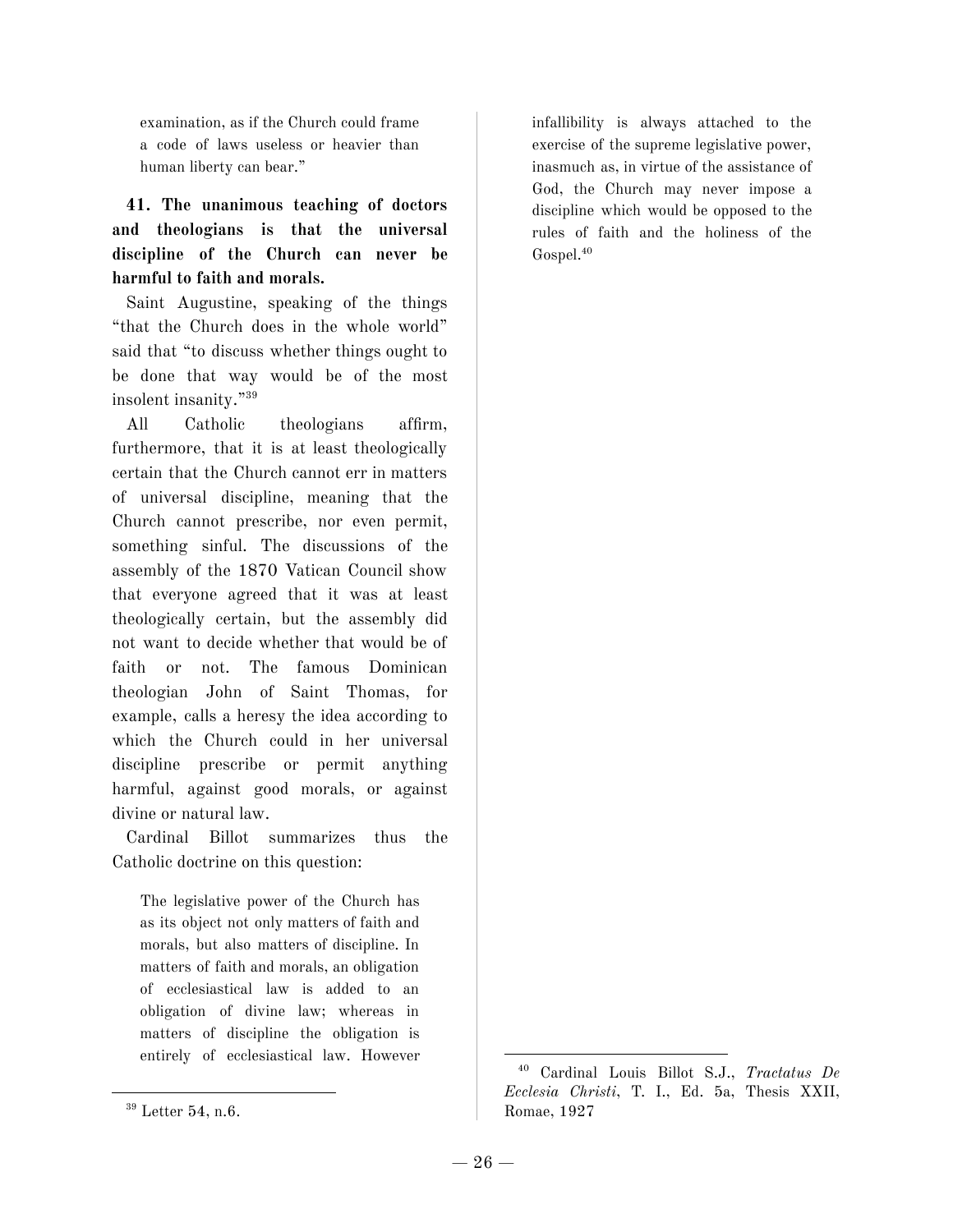#### EIGHTH ARTICLE

## **THE INDEFECTIBILITY OF THE CHURCH IN HER LITURGY**

## **42. What we have said above about discipline also applies to liturgy.**

This infallibility of discipline is specially found in the sacred liturgy. Cardinal Lépicier explains that liturgy, by its very nature, is an expression of dogma and of the Church's faith. <sup>41</sup> External religious acts are indeed expressions of internal dispositions. But the Church is infallible in the definition of dogma. Therefore it is necessary that she be also infallible in establishing liturgical laws. This entails that the Church's liturgy is always an apt means to lift the soul to God, giving Him worthy homage, and sanctifying the soul.

Thus it would be a blasphemy to say that the Church could promulgate an evil or in some way deficient rite of the mass, or a "mass of Luther", or again a "bastard mass" 42 , as has been heard.

 $42$  Abp. Lefebvre, in his homily of August  $29<sup>th</sup>$ , 1976, in Lille, said the following: "It is precisely because this union, desired by liberals, between the Church and the Revolution and the subversion, is an adulterous union, that only bastards can come from this adulterous union! And who are these bastards? These are our rites; the rite of the New Mass is a bastard rite! The sacraments are bastard sacraments: we do not know anymore if these sacraments give grace or not." (Quoted in French in *Écône, chaire de vérité*, Iris, 2015, pp. 997-998: "C'est précisément parce que cette union voulue par les libéraux, entre l'Église et la Révolution et la subversion, est une union adultère, que de cette union adultère ne peuvent venir que des bâtards! Et qui sont ces bâtards? Ce sont nos rits, le rit de la nouvelle messe est un rit bâtard! Les sacrements sont des sacrements bâtards: nous ne savons plus si ces sacrements donnent la grâce ou ne la donnent pas.").

Doctors and theologians are all in agreement in this regard, for the same reason as the preceding question. It is impossible that the Church, in her universal liturgy, would express, by words or by gestures, anything contrary to the faith (for example, some base action which would amount to a denial of the Real Presence of Christ in the Holy Eucharist) or anything contrary to morals (many pagan rituals contain impure behaviors).

#### **43. Definitions of the Council of Trent.**

On this subject, the Council of Trent, session XXII, canon 7, declares:

If anyone says that the ceremonies, vestments, and outward signs, which the Catholic Church uses in the celebration of Masses, are incentives to impiety rather than the services of piety: let him be anathema. 43

The Council of Trent has also defined against the protestants that the Canon of the Mass contains no error:

If anyone says that the canon of the Mass contains errors, and should therefore be abrogated: let him be anathema. 44

This obviously entails that the rites given by the Church for the administration of the other sacraments are also valid, since the sacraments were instituted by Christ and

<sup>41</sup> Cardinal Lépicier, *Tractatus De Ecclesia Christi*, Rome, 1935, p. 127.

 $43$  D. 954.

<sup>44</sup> D. 953.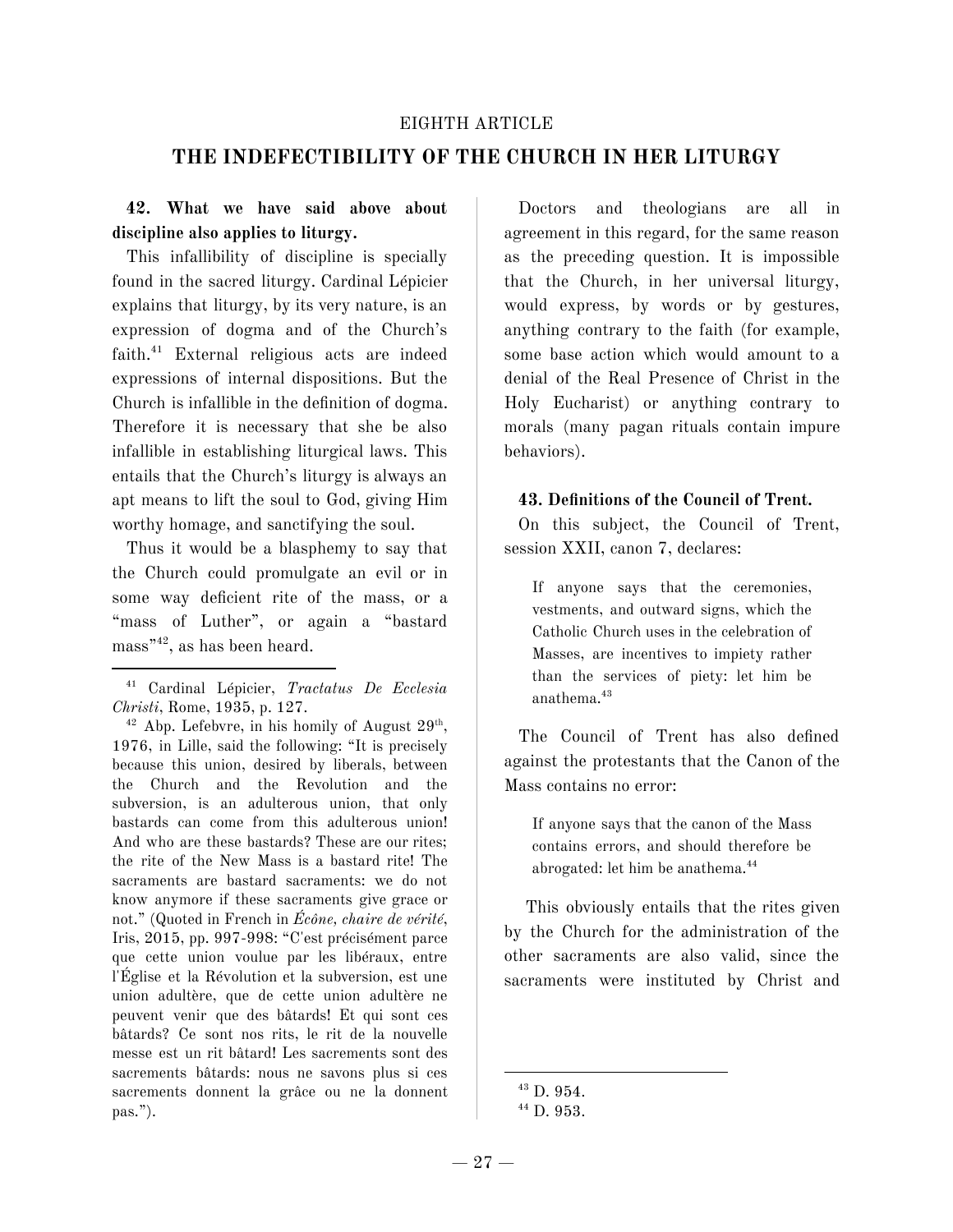entrusted to the Church to be faithfully kept and administered until the end of times. 45

We have already presented above the teaching of Gregory XVI, who said in the encyclical *Quo Graviora* of 1833:

The Church is the pillar and foundation of truth – all of which truth is taught by the Holy Spirit. Should the church be able to order, yield to, or permit those things which tend toward the destruction of souls and the disgrace and detriment of the sacrament instituted by Christ?

The Church, the only means of salvation, is assisted by the Holy Ghost to faithfully accomplish her mission to teach, to rule and to sanctify the faithful. To say that the Church has promulgated to the whole world an evil rite of celebration of the Mass is fundamentally to destroy the mark of holiness of the Catholic Church, and to find deficiencies in the assistance of the Holy Ghost. 46

#### **44. Canonizations of saints are infallible.**

The infallibility of the Church in the canonizations of saints is a corollary of the previous point. Indeed, through the canonization of saints, the Church implicitly presents to the faithful a rule of morals, since it proposes the canonized person as an example to imitate.

The Dominican theologian De Groot defines canonization as *the ultimate and definitive sentence, by which the Church declares that someone has led a holy life and has been received into heaven, and proposes him to all the faithful for veneration and invocation.* 47

Therefore, a canonization establishes three things: (1) that the canonized person was of eminent sanctity of morals; (2) that this person entered heaven; (3) that this person must be venerated and invoked by all the faithful.

It is an absolutely definitive sentence, and therefore we are not talking here about beatification, which, not being a definitive sentence, does not pertain to faith, either divine or ecclesiastical, although it would be rash to challenge a beatification. 48

St. Thomas Aquinas says that canonization is a kind of profession of faith, and is therefore connected to faith itself. It is thus subject to the special and supernatural providence, by which Christ has promised to be always with his Church.

Saint Thomas explains:

The honor which we pay to the saints is a kind of profession of faith, by which we believe in the glory of the saints. 49

The Church cannot err in determining things which pertain to the profession of faith, and she is therefore infallible in the canonization of saints. Moreover, if it were otherwise, the entire veneration of saints

<sup>45</sup> It goes without saying that doubting or denying the validity of a universal rite of the Church is a blasphemy, and logically leads one to deny the Church's indefectibility.

<sup>46</sup> Compare that with Abp. Lefebvre: "We absolutely do not accept this. To say that the New Mass is good? No! The New Mass is no good!" (Quoted in French in *La messe de toujours,* Clovis, 2006, p. 379: "Nous n'acceptons absolument pas cela. Dire que la nouvelle messe est bonne, non! La messe nouvelle n'est pas bonne!").

<sup>47</sup> De Groot, *op. cit.*, p. 334.

<sup>48</sup> Cf. Lépicier, *op. cit.*, pp. 131-132.

<sup>49</sup> *Quodl. IX*, art. 16, quoted by De Groot, *loc. cit*.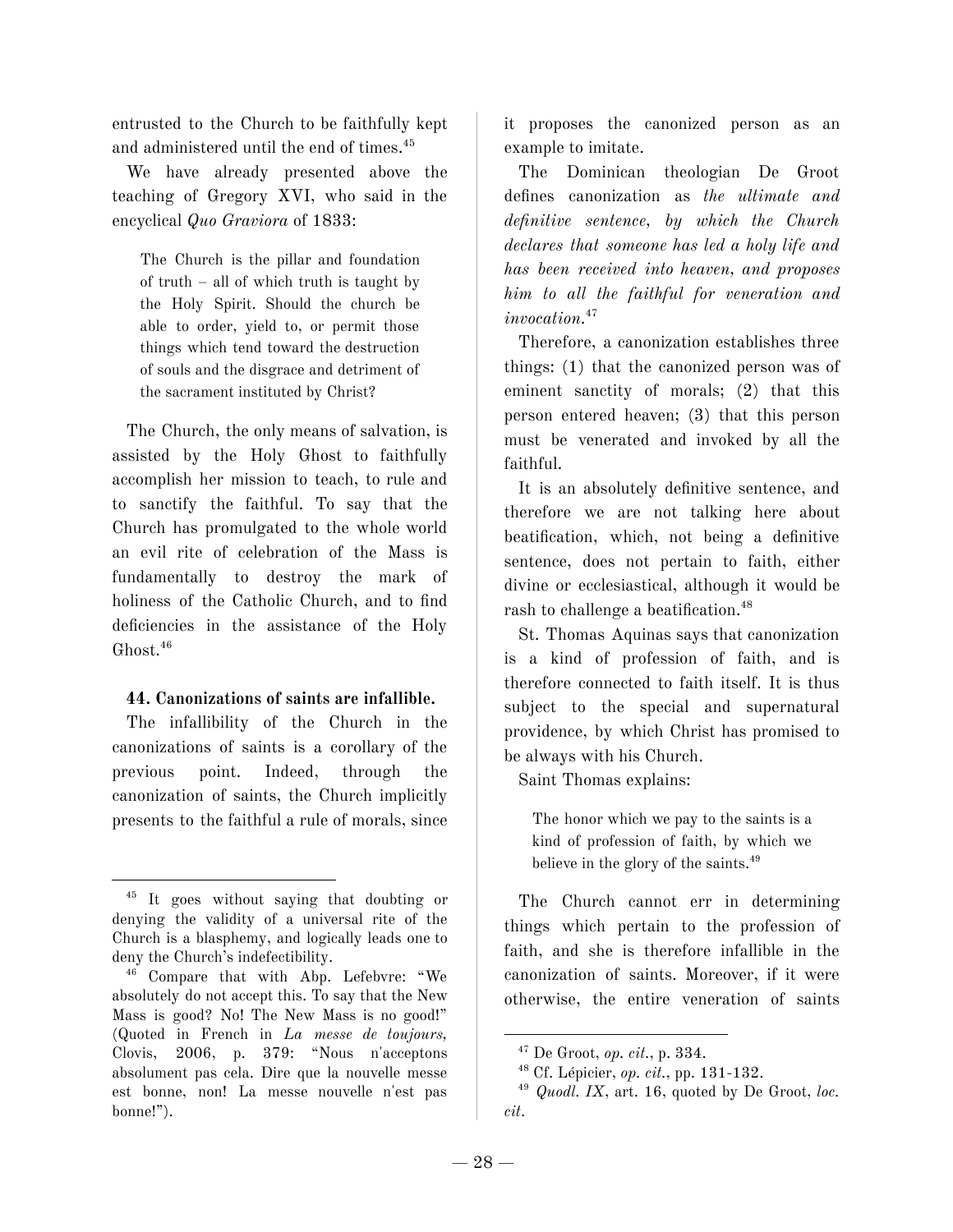would be called into question, since no authority outside the Church could determine whether or not a saint was properly canonized. For all these reasons, Cardinal Lépicier explains:

Things being so, to affirm that the Church can err in the canonization of saints is not only erroneous, rash, scandalous and impious, but even formally heretical. Firstly, certainly it is erroneous, since it opposes the common sense of the faithful; secondly, it is rash, since it is contrary to the general sentence of theologians; thirdly, it is scandalous, since it insinuates into the minds of the faithful that a canonized man may be tormented in hell; fourthly, it is impious, since it attacks religion and the worship due to the saints. But we said, fifthly, that it is formally heretical, since it opposes the certitude of revelation. 50

Cardinal Lépicier therefore considers that denying the infallibility of the canonizations of saints is heretical, and he specifies further that this goes against ecclesiastical faith, since it logically amounts to denying the assistance of the Holy Ghost promised to the Church.

## **45. The teaching of Pius XI and Pius XII is very clear: Solemn canonizations of saints are infallible** *ex cathedra* **definitions.**

Father Salaverri affirms that the infallibility of canonizations can be considered as now implicitly defined, since Popes Pius XI and Pius XII explicitly affirmed it on multiple occasions in the *Decretal Letters* of canonizations.

<sup>50</sup> *Op. cit.*, p. 130.

In 1933, Pope Pius XI affirmed, regarding the canonization of Saint André-Hubert Fournet:

As supreme Master of the Catholic Church, We have uttered with these words an infallible sentence. 51

In 1934, the Decretal Letters of the canonization of Saint Marie-Michelle of the Blessed Sacrament stated:

As supreme universal Master of the Church of Christ, We solemnly pronounced from the chair of Saint Peter, an infallible sentence by these words…

Notice that the Supreme Pontiff explicitly says that he pronounced a sentence "*ex cathedra*", *from the chair of Saint Peter*. These are the actual words he uses in Latin: *ex cathedra*. <sup>52</sup> This expression, *ex cathedra,* is the same expression used by the 1870 Vatican Council to designate infallible decisions of the Roman Pontiff. 53

<sup>51</sup> "Infallibilem Nos, uti catholicae Ecclesiae supremus Magister, sententiam in haec verba protulimus: *Ad honorem Sanctae et individuae Trinitatis, etc.*" (Pius XI, *Litterae Decretales,* AAS 1933, p. 426).

<sup>52</sup> "Nos, ex cathedra Divi Petri, uti supremus universalis Christi Ecclesiae Magister, infallibilem hisce verbis sententiam sollemniter pronunciavimus: *Ad honorem Sanctae et individuae Trinitatis, etc."* (Pius XI, *Litterae Decretales*, AAS 1934, p. 540).

<sup>53</sup> "And so We… teach and explain that the dogma has been divinely revealed: that the Roman Pontiff, when he speaks *ex cathedra*… operates with that infallibility with which the divine Redeemer wished that His church be instructed in defining doctrine on faith and morals; and so such definitions of the Roman Pontiff from himself, but not from the consensus of the Church, are unalterable." D. 1839.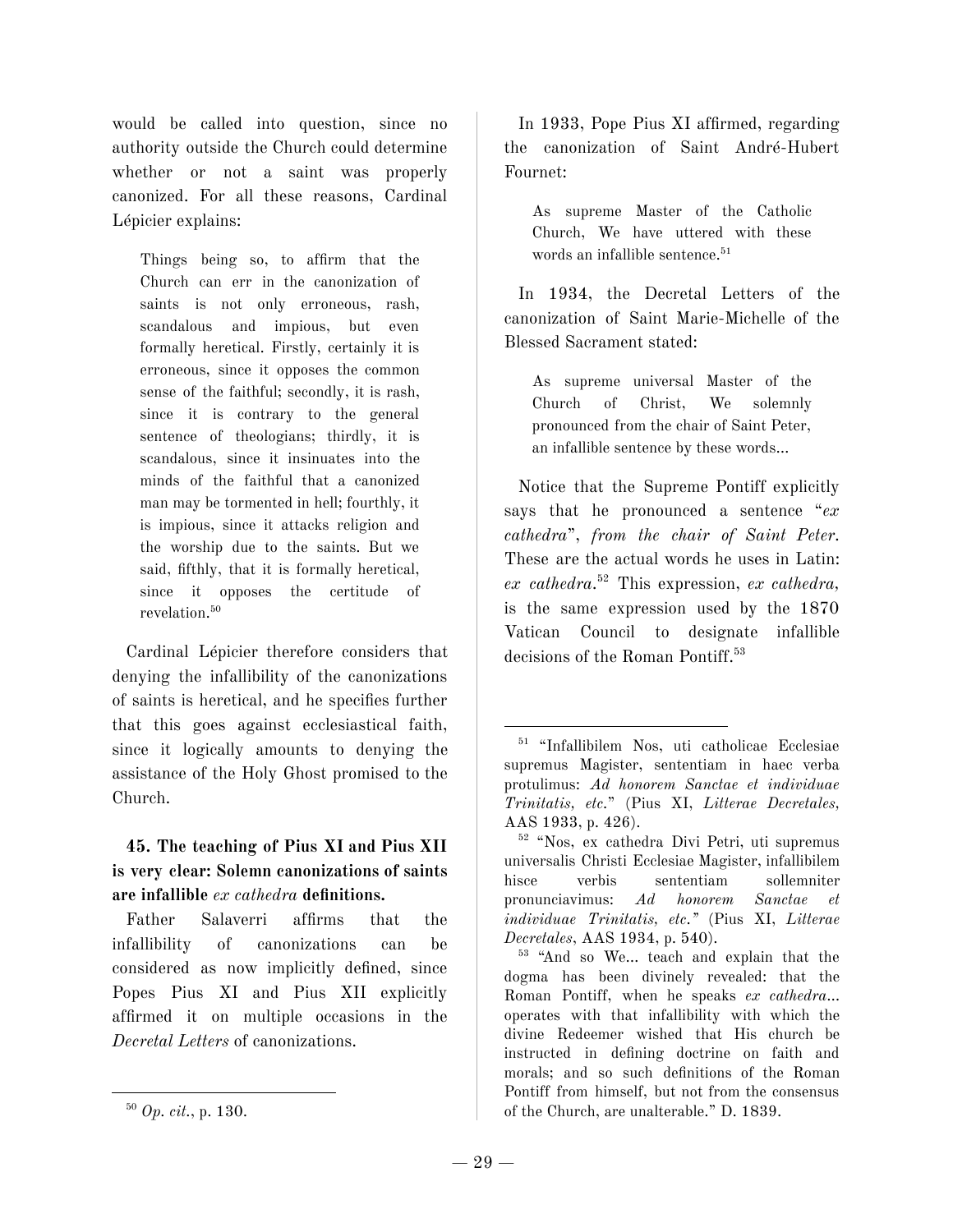The Acts of Pope Pius XII also indicate, in several instances, 54 that in the canonizations of saints he was pronouncing an infallible *ex cathedra* decision.

And it is not necessary for the Sovereign Pontiff to *declare* that he is indeed making an infallible pronouncement in order that a given canonization be *in fact* infallible. The Acts of Pope Pius XII render this point very clear. The canonization of Saint John de Britto, Saint Bernardine Realino, and Saint Joseph Cafasso, pronounced on June  $22<sup>nd</sup>$ , 1947, appears for the first time in the Acta Apostolicae Sedis in 1947, in a rather descriptive way:

Then the Most Holy Father, being seated, solemnly pronounced, from the chair (*ex cathedra*) of St. Peter: For the honor of the Holy and Indivisible Trinity, etc. 55

The Holy Father does not say here that he is infallible, although this is evident. But, two years later, remembering this event, Pius XII explicitly affirms that he was then infallible:

...being seated on the Chair, fulfilling the **infallible** magisterium of Peter, we have solemnly pronounced... (emphasis added) 56

According to the teaching of both Popes Pius XI and Pius XII, canonizations are therefore solemn and infallible *ex cathedra* definitions. <sup>57</sup> The infallibility of canonizations can no longer be questioned. We should therefore not be surprised if theologians conclude that questioning a canonization is a serious mortal sin against the faith.

On the other hand, the infallibility of canonizations does not depend on the canonical inquiry that precedes it, nor on the value of the testimonies given, as any good

<sup>57</sup> One could probably find equivalent teaching in the acts of other Roman Pontiffs. Cardinal Lépicier indicates for example that such was the teaching of Pope Clement VII, in the canonization of Saint Antoninus of Florence: "ait: *Deum non passurum fore militantem Ecclesiam suam errare,* scilicet in eadem canonizatione decernenda" (Lépicier, *op. cit.,* p. 130).

<sup>54</sup> Canonization of St. Gemma Galgani and of St. Marie of Saint Euphrasie Pelletier: "Nos, universalis catholicae Ecclesiae Magister, *ex cathedra una super Petrum Domini voce fundata*, falli nesciam hanc sententiam sollemniter hisce pronunciavimus verbis: *Ad honorem Sanctae et Individuae Trinitatis, etc*." (Pius XII, AAS 1941, pp. 105-106). Canonization of St. Nicolas of Flüe: "*Ipse sedens in Cathedra mitramque gestans, de plenitudine Apostolici ministerii solemniter sic pronunciavit:* Ad honorem Sanctae et Individuae Trinitatis, etc." (Pius XII, AAS 1947, pp. 209-210). Canonization of St. Michel Garicoïts and of St. Elisabeth Bichier des Ages: "E caelo superna lux Pontificem Maximum collustrat, qui iam inerrantem sententiam suam laturus est. Caelicolis hisce, quos Petrus, in Pio vivens, loquens, decernens, sanctitudinis infula mox est decoraturus, nos nostraque omnia supplici prece concredamus." (Pius XII, AAS 1947, pp. 281-282). Canonization of St. Louis-Marie Grignon de Montfort: "*Tum Beatissimus Pater, in Cathedra sedens, sic definivit:* Ad honorem Sanctae et Individuae Trinitatis, etc." (Pius XII, AAS 1947, pp. 329-330). Canonization of St. Catherine Labouré: "*Tum Beatissimus Pater, in Cathedra sedens, sic solemniter pronunciavit:* Ad honorem Sanctae et Individuae Trinitatis, etc." (Pius XII, AAS 1947, pp. 377-378).

<sup>55</sup> "*Tum vero Ssmus Dnus Noster, sedens, ex Cathedra Divi Petri solemniter pronunciavit:* Ad honorem Sanctae et Individuae Trinitatis, etc." (Pius XII, AAS 1947, pp. 249-250).

<sup>56</sup> "*Nos autem, Paracliti Spiritus lumine una cum adstantibus prius implorato, ut ab Eo menti Nostrae superni luminis copia magis magisque affulgeret, in Cathedra sedentes, inerranti Petri magisterio fungentes, solemniter pronunciavimus:* Ad honorem Sanctae et individuae Trinitatis, etc." (Pius XII, AAS 1949, pp. 137-138).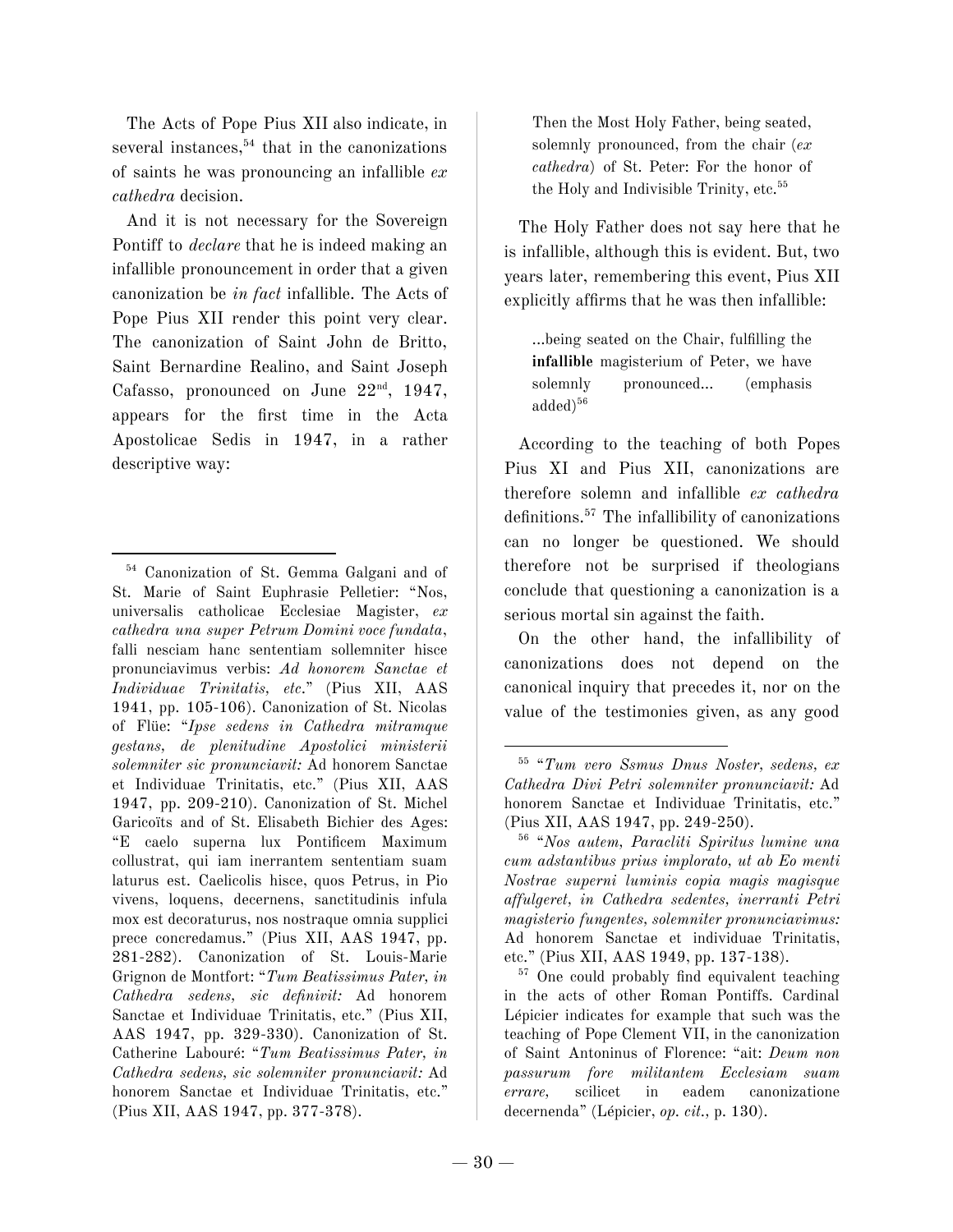textbook of ecclesiology indicates. <sup>58</sup> The assistance of the Holy Ghost is such that it prevents the final judgment of the Church from being false. For the faithful, the definitive sentence of the Church is a guarantee, and they are not asked to verify that the Sacred Congregation of Rites has done its work well; which, in addition to being absurd, is clearly impossible.

St. Robert Bellarmine 59 thus summarizes the teaching of theologians on this question:

If anyone would ask, however, whether the pope could err if he should rashly define something, then without a doubt the aforesaid authors would all respond that it cannot happen that the pope would rashly define something, for God has promised the end, and without a doubt he promised also the means which are necessary to obtain that end. It would be of little benefit to know that the pope was not going to err when he rashly defined something unless we also knew that the Providence of God would not permit him to define something rashly.

<sup>58</sup> See for example De Groot (op. cit., p. 339), Lépicier (op. cit., pp. 129-130).

<sup>59</sup> St. Robert Bellarmine, *De Romano Pontifice,* L. IV, C. II.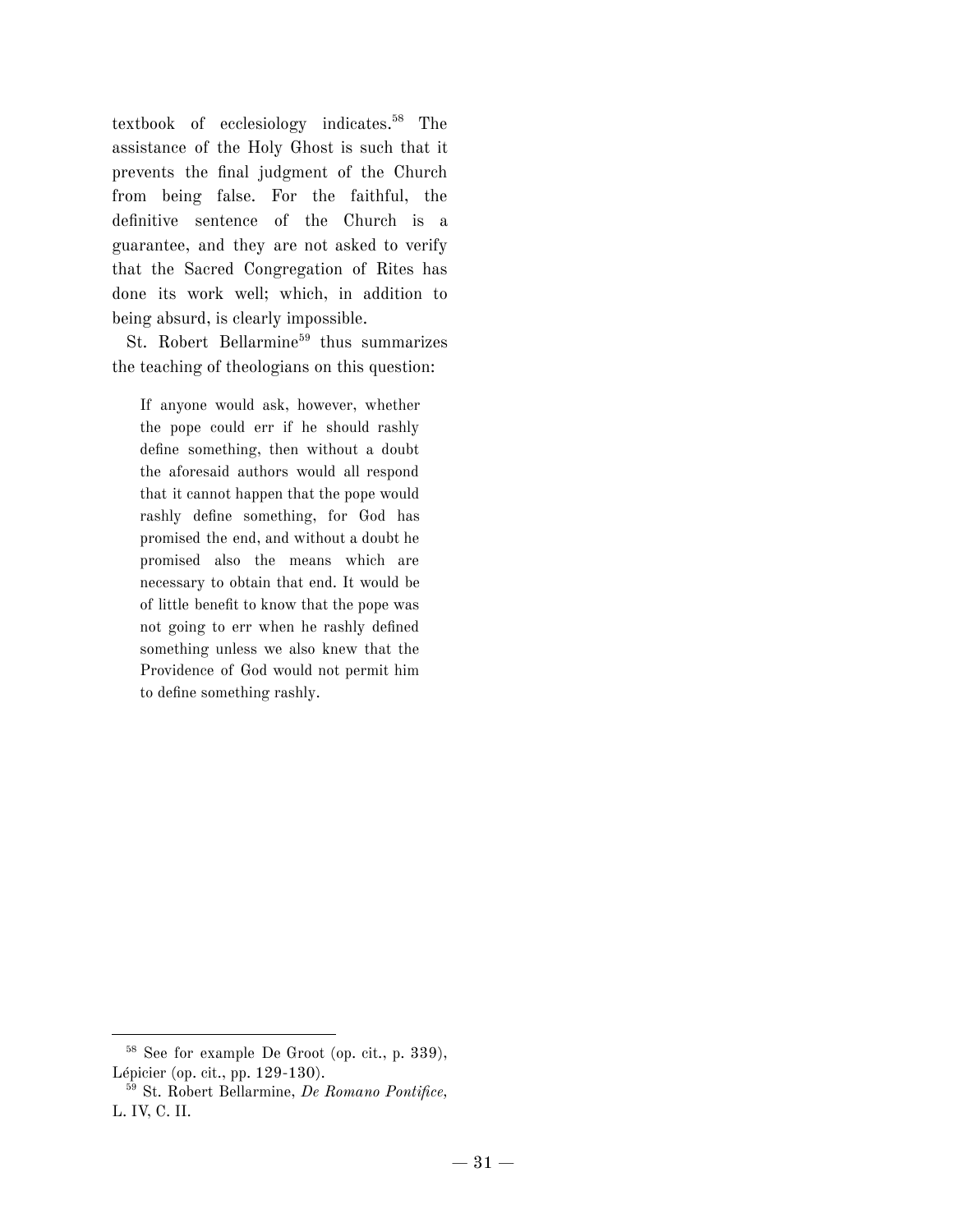# NINTH ARTICLE **CONCLUSION**

**46. The dogma of indefectibility of the Church means that the Church cannot undergo a substantial change in doctrine, discipline, and liturgy.**

This is true because (1) these are the essential elements of a religion. Hence if they change substantially, then the religion itself has substantially changed. This is also true, because (2) such a rupture would contradict the four marks of the true Church of Christ, as we have explained.

The indefectibility promised by Christ to the Church provides therefore the Church with an infallibility of doctrine, discipline and liturgy.

## **47. The Church is infallible in her doctrine.**

The Church is infallible in defining faith and morals, whether this definition be accomplished by the Pope alone, or by the Pope together with the bishops of the world, gathered in an ecumenical council. In addition, the universal ordinary magisterium of the pope and the bishops teaching the faithful on a daily basis in the entire world is also infallible.

The 1870 Vatican Council teaches in very explicit terms:

By divine and Catholic faith, all those things must be believed which are contained in the written word of God and in tradition, and those which are proposed by the Church, **either in a solemn pronouncement or in her ordinary and universal teaching power**,

to be believed as divinely revealed. 60

**48. The Church is infallible in liturgy and discipline, meaning that the Church could never enforce, or even permit, in the universal Church, anything contrary to faith and morals.**

This a necessary corollary of the Church's infallibility in her doctrine, demanded by her very mission to save souls. If the Church were not protected and assisted when issuing laws and rites, how could she be an infallible means of salvation?

Pope Leo XIII makes this point in his encyclical *Satis cognitum:*

For, since Jesus Christ delivered Himself up for the salvation of the human race, and to this end directed all His teaching and commands, so He ordered the Church to strive, by the truth of its doctrine, to sanctify and to save mankind. But faith alone cannot compass so great, excellent, and important an end. **There must needs be also the fitting and devout worship of God, which is to be found chiefly in the divine Sacrifice and in the dispensation of the Sacraments, as well as salutary laws and discipline. All these must be found in the Church, since it continues the mission of the Savior forever.** (Emphasis added).

**49. All can be summarized in one principle: The Church was instituted by Christ as the unique means of salvation.**

The Catholic Church has been given authority to teach the true religion revealed

<sup>60</sup> Dogmatic Constitution *Dei Filius,* D. 1792. Emphasis added.